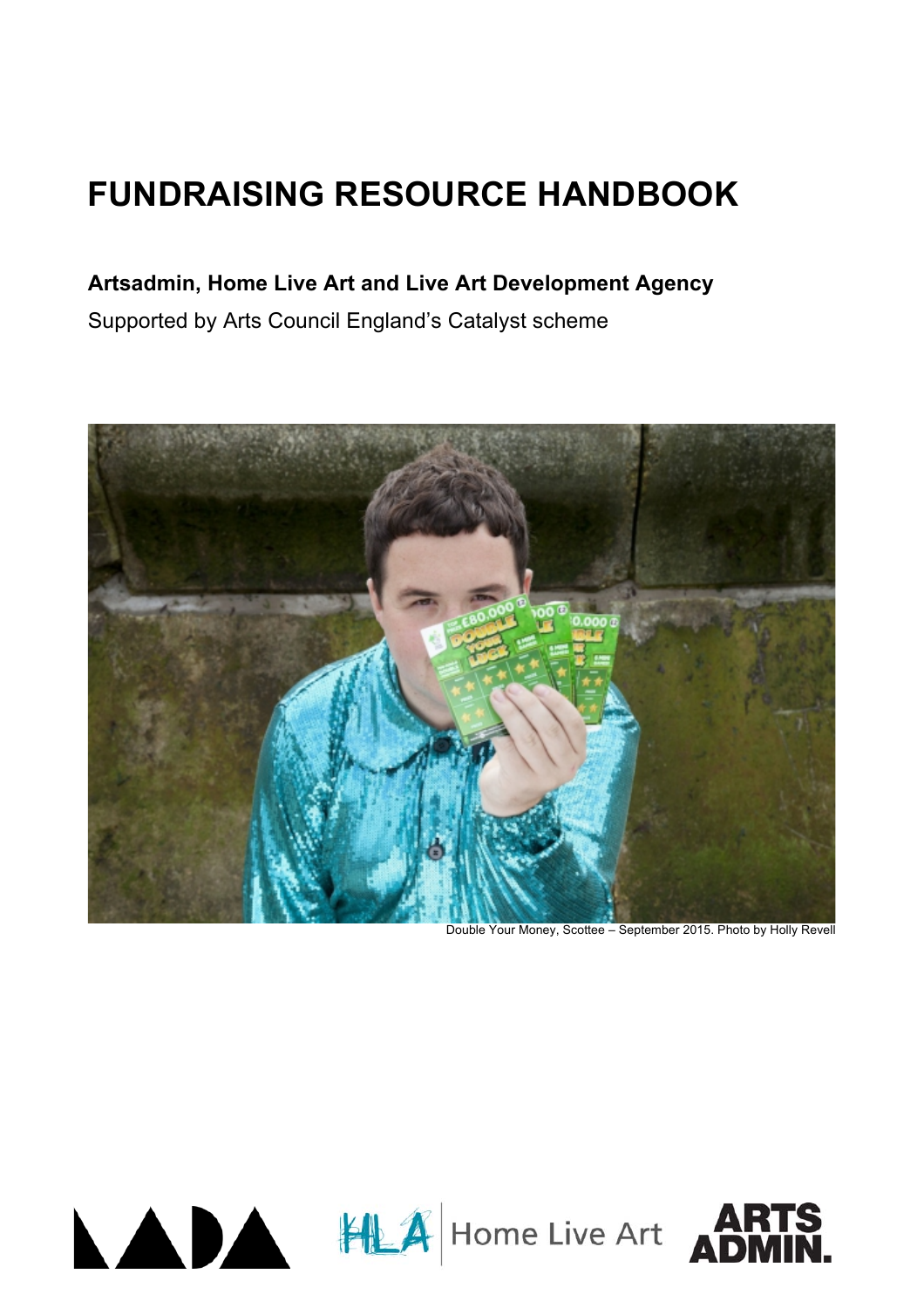# **CONTENTS**

| Introduction |                            | Page 3  |
|--------------|----------------------------|---------|
|              | 1. Individual Giving       | Page 4  |
|              | 2. Working with Corporates | Page 6  |
|              | 3. Crowdfunding            | Page 9  |
|              | 4. Trusts                  | Page 13 |
|              | 5. Working with Boards     | Page 17 |
|              | 6. Fundraising Events      | Page 19 |
|              | 7. Ethical Fundraising     | Page 22 |
| About Us     | Page 25                    |         |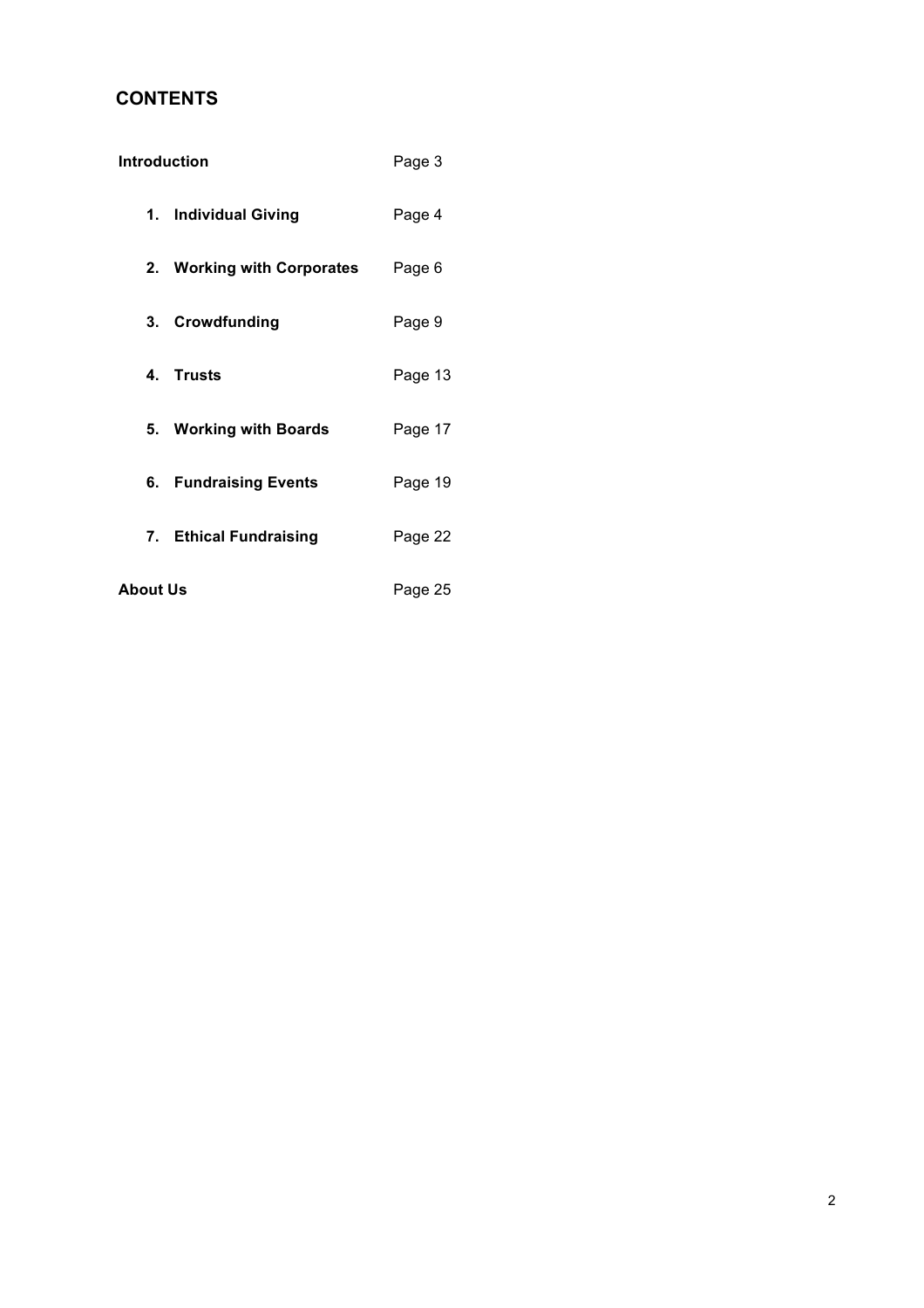# **INTRODUCTION**

Artsadmin, Home Live Art and Live Art Development Agency worked in consortium over two years (2013-15) as part of Arts Council England's Catalyst scheme, which supported organisations to collaborate on developing innovative and efficient solutions to addressing fundraising needs.

Our consortium collaborated on a wide-range of areas, including:

- developing the skills of our staff and boards
- undertaking research into audience propensity to give
- road-testing new fundraising methods
- implementing creative and non-conventional approaches to individual and commercial giving

Underpinning all of this work was a commitment to explore the notion of ethical giving; we felt strongly that before any fundraising could take place, especially in the area of individual giving, fundamental questions around the motivations and politics of giving and the provenance of money should be explored.

Our three organisations work within Live Art and contemporary performance, representing a number of fundraising challenges (as well as complex relationships with ideas of the market and the expectations of the rich). As part of our Catalyst research, we were driven by the goal to ensure that our fundraising approaches would be aligned with our missions, values, programmes and ways of working. A key learning from the scheme was that our fundraising messages and activities could be informed by longstanding, tried and tested fundraising principles and also be true to our sometimes radical and politicised work.

The following resource document has been compiled in eight sections. It reflects our experience of our fundraising research, including meetings with fundraising professionals, and the experience of implementing a range of fundraising initiatives.

Please read this resource document in this context, and use and adapt the ideas here in ways that are appropriate to your own work and approaches. It is not intended to outline "tried and tested" approaches to fundraising research and activities (many of which will be appropriate to larger organisations with greater staff capacities than ours) and which can be learnt about from other publications, online resources and training opportunities. Instead, this document has been written for the benefit of individual artists/collectives, and arts administrators/producers whose work is with small to mid-sized organisations and initiatives (and does include a few suggested routes to such information and resources).

thisisliveart.co.uk/projects/lada-and-the-catalyst-programme/ artsadmin.co.uk/how-you-can-help-us/building-capacity-with-catalyst http://www.homeliveart.com/support-us/support-us-catalyst-programme/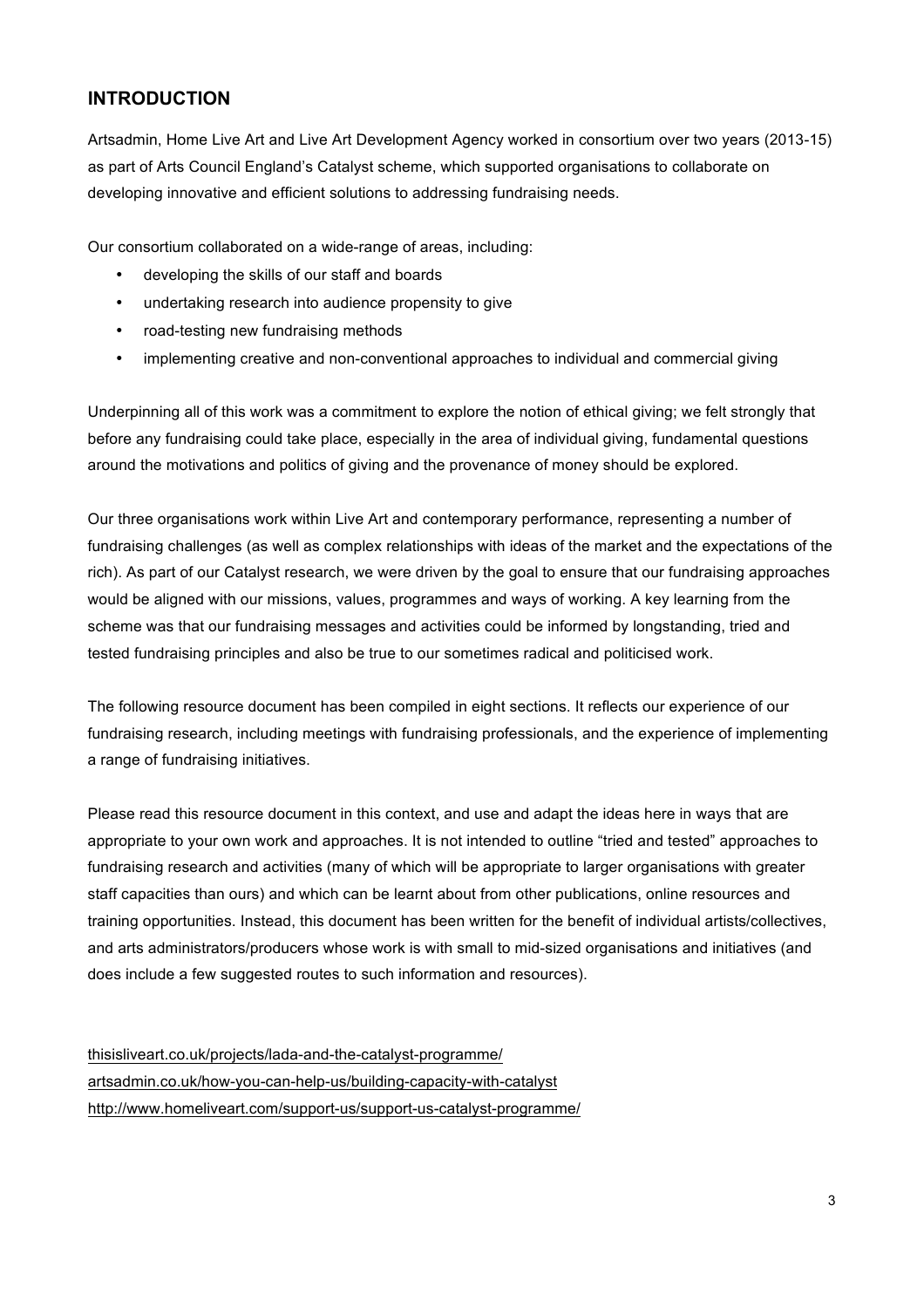# **1. INDIVIDUAL GIVING**

*Examining ways to create and maintain funding relationships with individual donors.* 

# **MOTIVATIONS – WHY DO PEOPLE GIVE?**

In creating your individual giving plans it's important to consider why someone may be motivated to give. You may need to allow time to strategise, research and ask what their motivations for giving are in order to know what sort of relationship to establish with them.

The following are different motivations for giving:

- They like you, your work, and what you stand for
- They like the idea of being associated with risk, experimentation and new ideas
- They believe in your ability, and have confidence in your competence
- A catalyst for change: making a difference with their money, creating something new, value for money, helping talented individuals, improving society – leadership, excellence, intellectual capital
- The moral dimension: the role of conscience, putting something back into society
- Relationships and personal links: creative people who deliver the mission, institutional leaders, staff in recipient charity, cultural or education institutions, ultimate beneficiaries, other donors, who share their passions
- Self-actualisation: respect for expertise, pleasure of appreciation, control over how own money is spent, defining a place in history, response to personal experience, new learning opportunities

## **WHY DO PEOPLE SUPPORT THE ARTS?**

Most people are driven by more than one motive at the same time:

- A passion for the art form is the main reason for giving substantial sums and recurring support
- Knowing that you are making a real difference to an overall mission or individual lives
- Civic pride, community support, and putting something back
- Giving opportunities to others, whether young talent, or visitors and audiences who would not otherwise benefit, and sharing learning opportunities
- The rewards of relationships, with those who deliver the mission, with specialists, with beneficiaries and with other donors

## **WHAT WE DID**

Artsadmin, Home Live Art and Live Art Development Agency's work in this area included:

- Launching the Sparks commission fund
- Cultivation events and launch parties
- Fundraising event, ALAG: A Live Art Gala (see p.21)
- A fundraising film, by Kim Noble
- The Arthole Medal for Philanthropy, by Joshua Sofaer, and the related Arthole Artist's award
- Double your Money, by Scottee
- Kickstarter crowdfunding campaign for Lois Weaver publication (see p.11)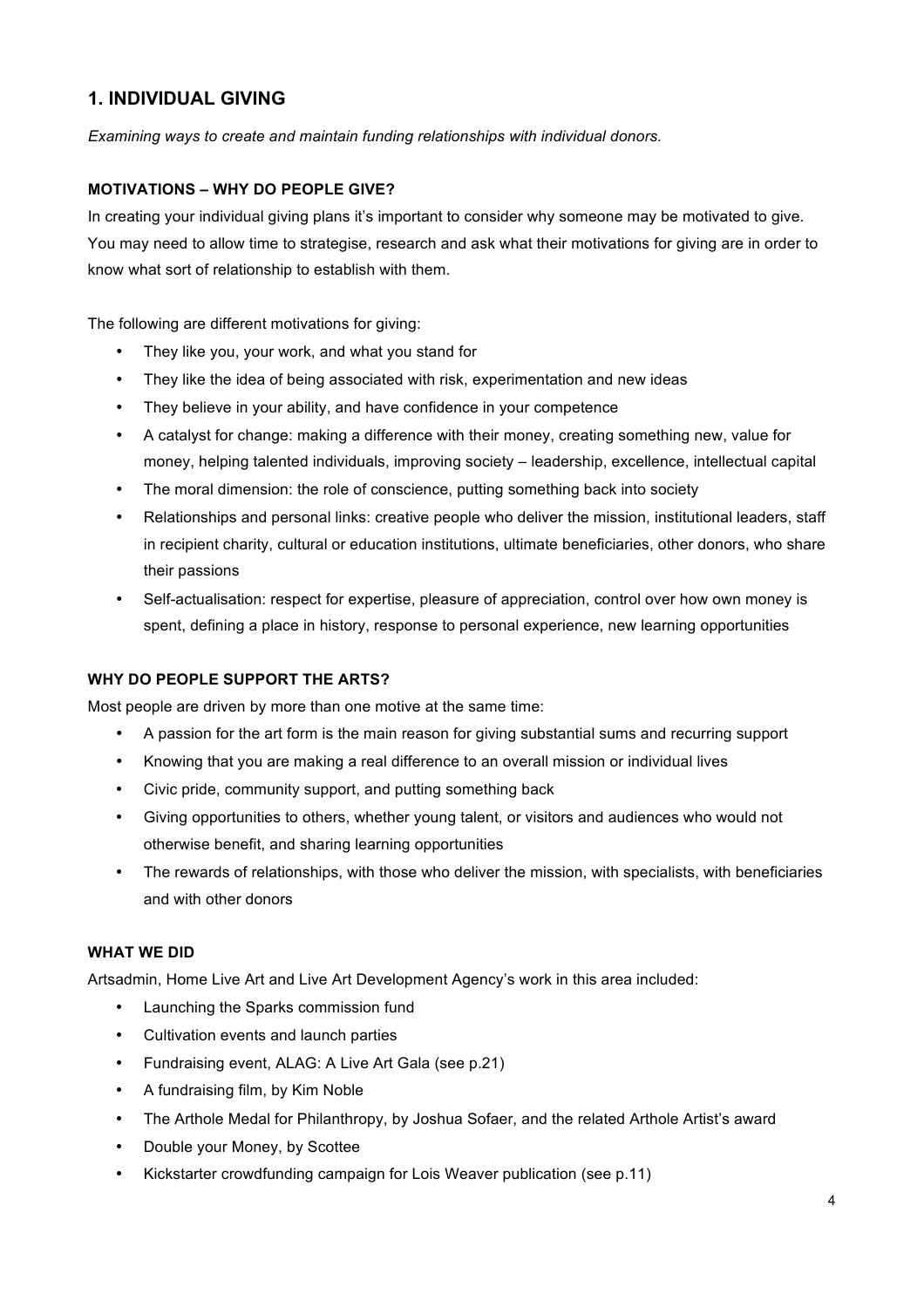# **TOP TIPS**

- Gather intelligence/research about your bigger donors or donor prospects; and look for common connections – good intelligence is online (LinkedIn, Google, etc.)
- Connections are essential: talk to your friends and colleagues, board members, and existing donors. Can any of them help with information or connections? Also think about 'alumni' that have been supported by you or your organisation and get them involved.
- Instead of selling what your organisation does, it might be important to sell where your organisation is going – your vision. How can a donor be part of that journey? What impact are they going to have?
- Spend time thinking about the benefit of what you do, collating and sharing evaluation, data and cases studies, which help you tell your story to donors. You need to be talking to them in terms of impact: say what you are doing, whom you are reaching, changing lives, etc. Always lead with the positive.
- Invest in organisational marketing telling people 'what we do and why we're so great' and aligning these messages with your core values.
- If you are not an organisation but an individual who doesn't have a business plan or marketing strategy, don't worry! Think more laterally: what are your personal assets, values and interests (track record, numerous years of professional working, where your work has taken you, the issues and concerns that drive your work, etc.). Work on articulating these clearly and concisely.
- Get everyone involved in your fundraising activities: a board member doesn't need special fundraising skills or training to invite their contacts to your event, and make sure their invitees have a good time when they are there. That cultivation of a relationship and knowledge of your artistic work can be invaluable in itself and doesn't have to directly involve fundraising activity.
- If someone has given to you once, whether a £5 or £1,000 donation, make sure you thank them, and subsequently remain in contact: they should continue to receive general or specific communications and updates from you, and hopefully continue to support you in future.

There is a 'science' to researching, cultivating and asking for major donations. Our consortium has limited experience of that, so we would recommend seeking out specific expertise in that area.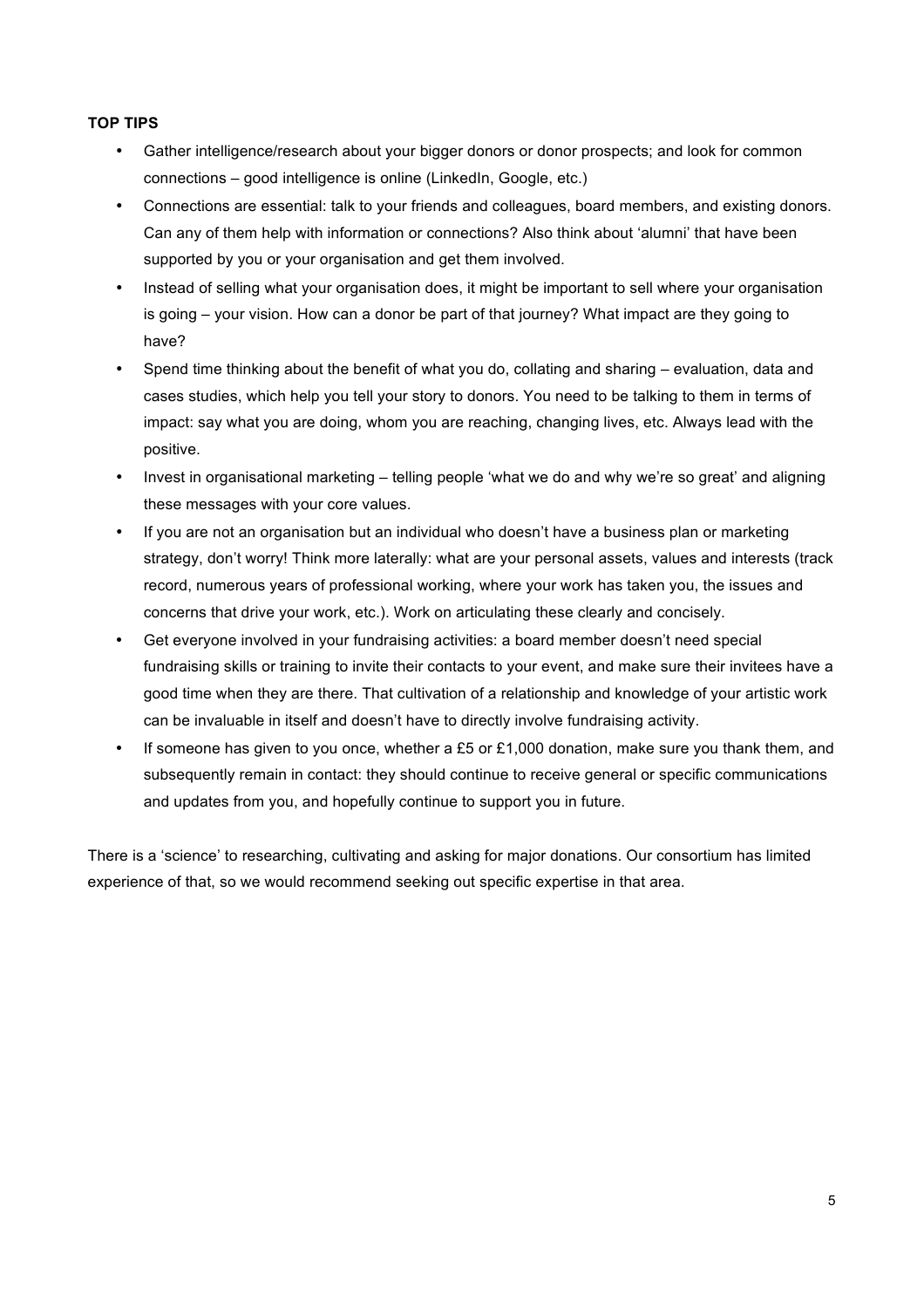# **2. WORKING WITH CORPORATES**

*Examining how artists and smaller arts organisations can work with corporate businesses. This may be a challenging way to generate support for your work, and will not be appropriate for everyone.* 

## **WHAT IS CORPORATE SPONSORSHIP AND CSR?**

Corporate sponsorship is commonly associated with charities and non-profit groups, who generally would not be able to fund operations and activities without external financial assistance; occasionally, artists may receive this form of support.

**The key point is that Corporate Sponsorship is not philanthropy.** It is a form of marketing in which a corporation pays for all or some of the costs associated with a project or programme in exchange for recognition. Corporations may require display of their logos and brand name, and/or specific mention of their funding provision.

**Corporate Social Responsibility (CSR)** is the department responsible for a company's impact on the environment and society. CSR is also referred to as "corporate citizenship" and can involve incurring shortterm costs that do not provide an immediate financial benefit to the company, but instead promote positive social and environmental change. Within the arts, it could be an association with the local artistic community or an education programme, neither of which need to have tangible marketing benefits.

## **WHAT DO ARTISTS HAVE TO OFFER?**

- Unique creativity for organisations wanting something bespoke, individual artists are a unique creative resource.
- Brand association with a variety of areas across talent development and the arts.
- Different sort of scalability the chance to see real growth over the course of a relationship rather than incremental change.

However, be prepared to give a lot in exchange also as it is a transactional relationship. The company is paying for a project or a piece of work, and will expect to see outputs and outcomes met. You will need to be able to record your progress and monitor, for example, how many attendees/viewers the project reached.

#### **WHAT WORKS BEST?**

- Be frank finding sponsorship for an individual, who isn't likely to be a registered charity (unless they are promoting their work via one), is hard! Individual sponsorship tends to be a more traditional patronage type model. However, there are signs that this is shifting.
- Think about the engagement opportunities you have to offer, such as brand association, volunteering, hosting and your long-term value proposition.
- Creative Entrepreneurs working with a community of artists and approaching corporates as a group will lead to a greater likelihood in succeeding.
- One model is Rolex who provide CSR support through sponsorship of individual artists and provide support via a mentor/protégé relationship.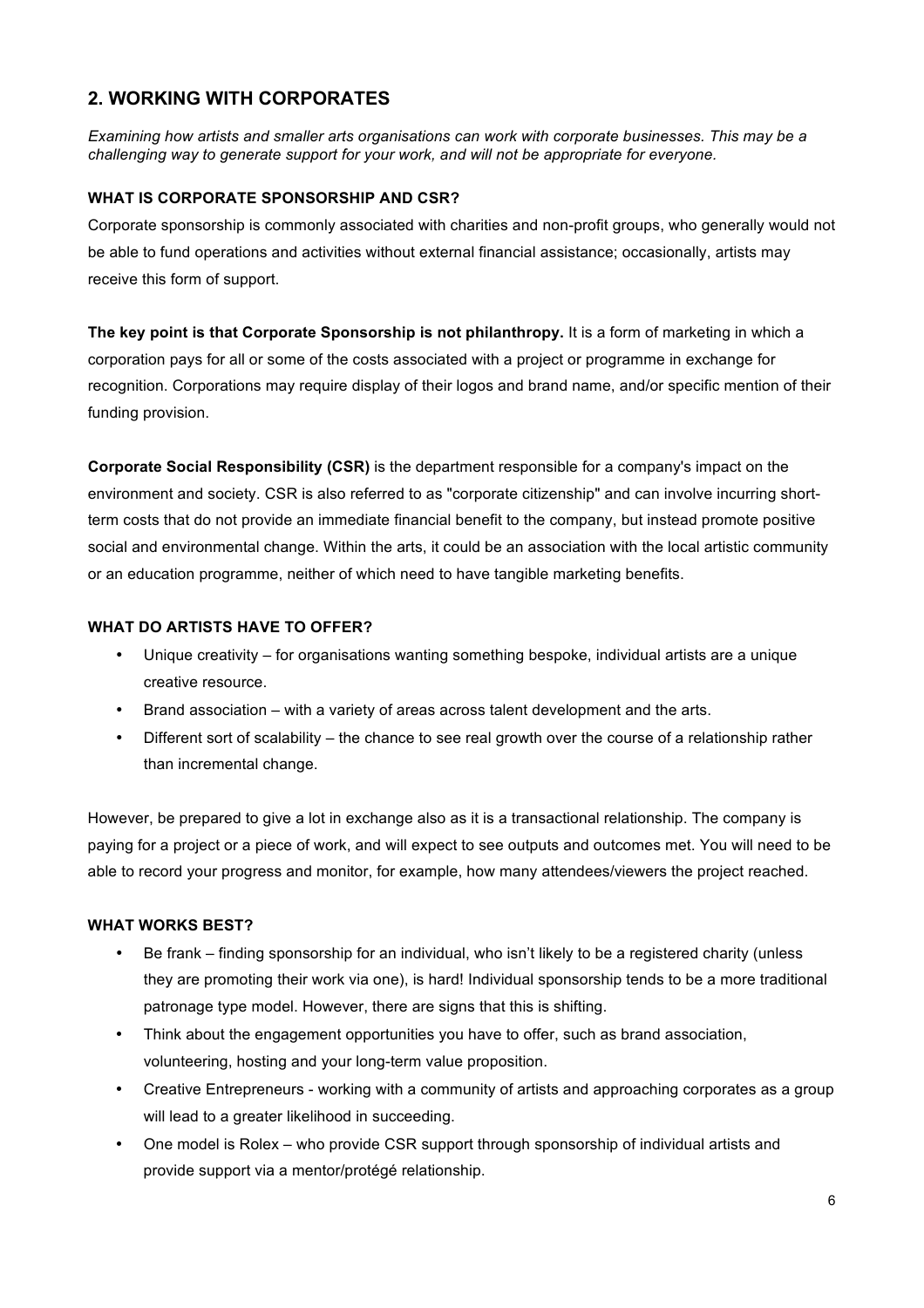• Punchdrunk financially benefited from a commission to promote a new Stella Artois beer. However, there are issues attached to the ethics of working in such a way (see Guardian article by Jo Caird. *Should we toast Punchdrunk's Stella Artois gig or drown our sorrows?* November 9, 2010. www.theguardian.com/stage/theatreblog/2010/nov/09/punchdrunk-stella-artois-corporate-theatre

## **KEY SPONSORSHIP CONSTANTS**

The ideas below are advisable, regardless of what you're hoping to achieve.

- 1. Establish what you want to do, who you know and what support you want.
	- Do you have any useful LinkedIn contacts (at the Trustee, patron or Director level in particular, or with a role in their CSR/sponsorship teams) who could get you access to companies?
	- What do you need? Is cash most appropriate or might an introduction be best?
	- What is it you want to achieve? E.g. a performance/project with children?
	- What benefits come from specially commissioned art/performances, compositions/recordings, lending instruments (a good instrument is one of the biggest outlays for a professional musician – often out of their earning potential)?
- 2. Establish how your work fits with what the company wants to do. All businesses, from major city institutions to local care homes, want to project key messages about themselves, what they do and how they want to be seen. The key is to consider how your work/brand fits with theirs.
- 3. Make personal contact. Phone people rather than email them, then call to follow up and arrange a meeting.
- 4. Have a pitch for when you make contact you don't want to reach someone you're desperate to speak to and waste their time. Practice it before making contact - when cold-calling, rehearse a "script" before picking up the phone.
- 5. Have a proposal prepared a written document, which explains who you are, what you do and what you want to do.
- 6. Give yourself scope to use this document after conversations with prospective corporate sponsors. Once you are in negotiation with a potential sponsor or funder, preempt the type of conversations or responses you might have with them. Prepare your responses in advance to potential questions or comments, focusing on how your work links into their areas of interest and recap with them any previous conversations you might have shared.

# **RESOURCES FOR THE ARTS**

- Local borough councils even though funding is falling, local councils still have an interest in delivering a strong cultural offer and are willing to use the networks at their disposal (which will often include companies). To gain access to these, make contact with local arts officers (where available).
- Talk to your local Council Chamber of Commerce and Local business association.
- Local Enterprise Partnerships (LEPs) sketch what they are and why they have an interest in the arts – again, broker smaller organisational links too, so more likely to be interested in individual artists. www.lepnetwork.net
- Draw on local Yellow Pages to create a list of prospects in your local area.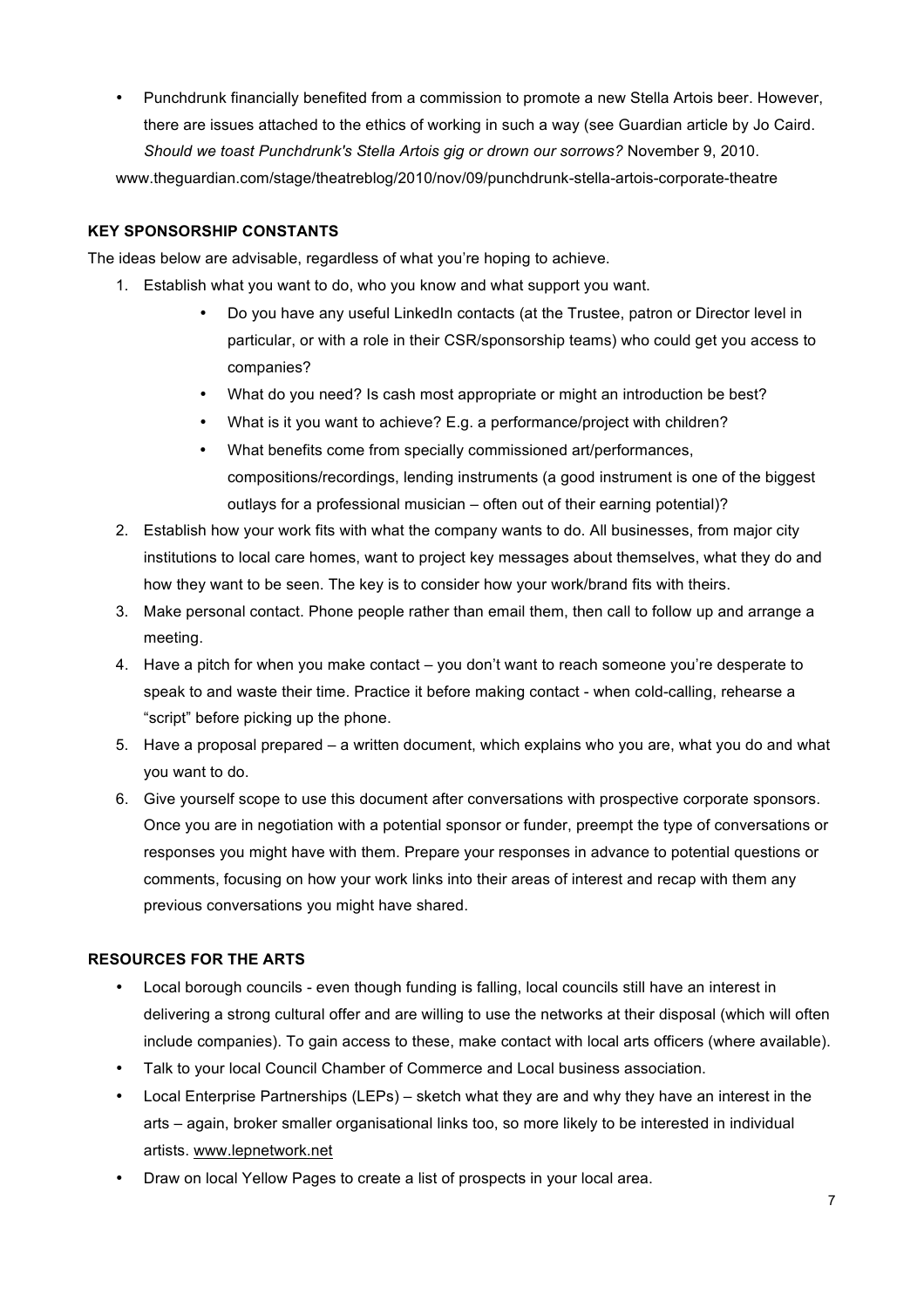- Consider organisations for whom creativity is important but who are likely to have a Corporate Social Responsibility budget. http://www.yell.com
- Look at "competitor" organisations, which support up and coming artists to see if there are trends amongst the type of companies that want to be associated with developing creative talent.
- Think about industries that cater for artists, such as studio space providers, accountants that specialise in looking after artists, but remember that artists aren't seen as big money. Another avenue to explore is the industries that look at art collectors, and may wish to be seen to be supporting artistic production such as art insurers, high net worth wealth managers, framers, estate agents and so on.
- Look at Arts Industry and other publications that cater for the arts industry www.artsindustry.co.uk
- Look at magazines that cater for art collectors, such as Frieze and Financial Times *How to Spend It*, and see who is advertising. Check out art fair guides for events such as London Art Fair, the Affordable Art Fair and at regional art fair guides to see who the sponsors are.

## **TOP TIPS**

- When pitching to businesses, find out what they are interested in and then create your story around this.
- When you make the ask always lead with the benefits: volunteering for employees, corporate hospitality venue for reduced rates, discounted access to our facilities, etc. Wait for them to respond first before saying anything further.
- There has been a shift away from just putting logos on everything, to corporates wanting to involve employees in the activities they're supporting. You may need to take this into consideration within your approach. What can you offer the staff of the business you are requesting support from?
- Create special VIP events (e.g. a launch event or drinks reception) and invite key people from each business along. Your board members may be able to co-host this.
- Finding smaller scale businesses that may be able to support with cash/in-kind may be easier than breaking into a major larger scale company.
- Planning is key. Knowing your message about why your work deserves support and, perhaps more importantly, why it stands out over and above other artist productions – and communicating this clearly – is vital.
- Obtain a media sponsor. Put in a request to your local paper for support towards your project.

**The work of individual artists and arts organisations will often be underpinned or informed by their ethical values: see section 7 on Ethical Fundraising (pp. 22-24), which may help inform your work with companies.**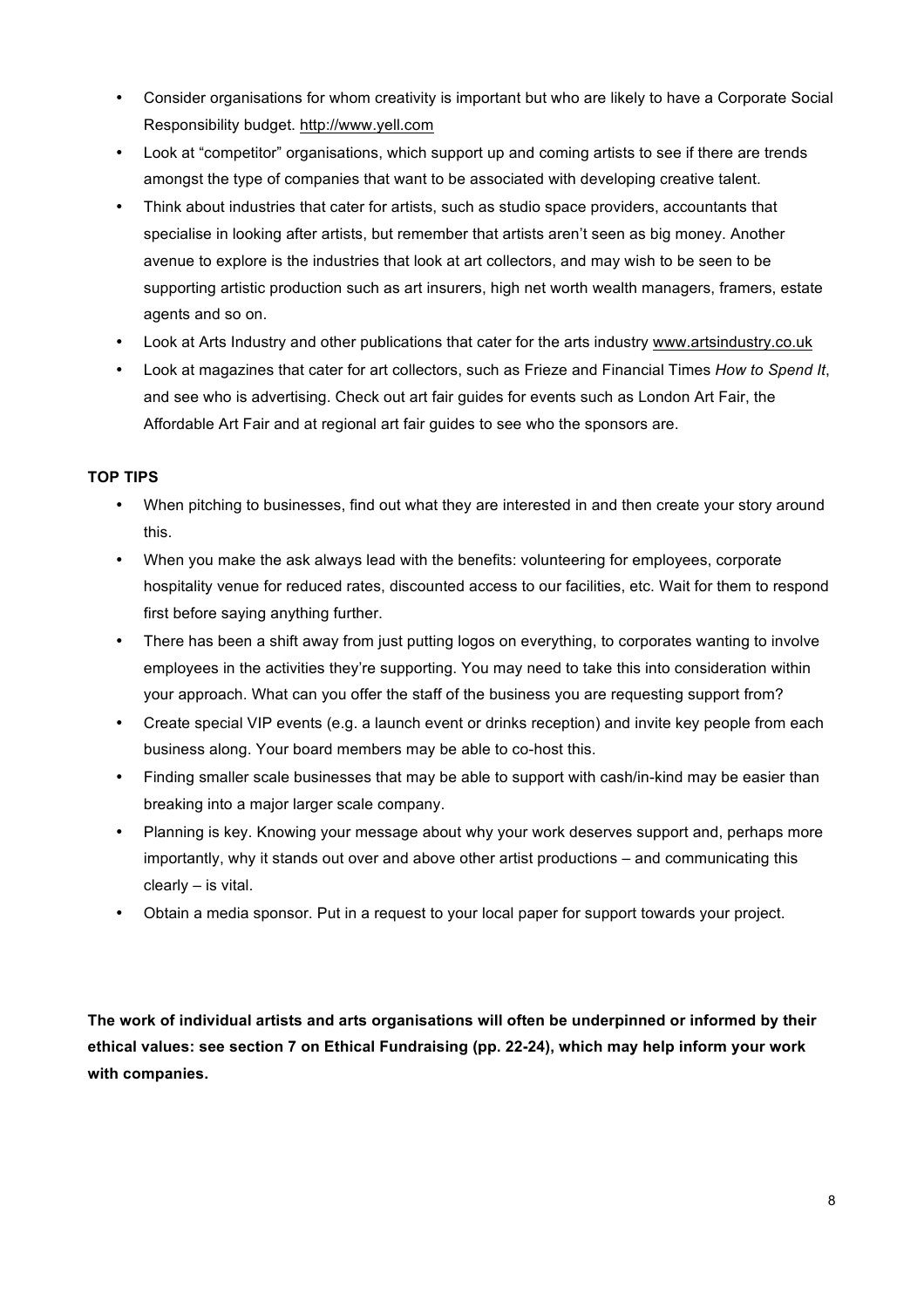# **3. CROWDFUNDING**

*Exploring ways to mobilise your network and supporters to support you as a community.* 



Live Art Aid, Richard DeDomenici & Home Live Art – December 2015

## **WHAT IS CROWDFUNDING?**

Crowdfunding is the practice of funding a project or venture by raising many small amounts of money from a large number of people, typically via digital platforms. The crowdfunding model includes the following three key participants: the project initiator who proposes the idea and/or project to be funded; individuals or groups who support the idea; and a moderating organisation (the crowdfunding "platform") that brings the parties together to launch the idea.

## **TOOLS**

Three main tools you can use to communicate your project to potential donors are:

- 1. **Video**: This should be short (usually around 2-3 minutes), very personal and shareable.
- 2. **Rewards**: Your rewards (or 'perks') should offer direct access to the thing that you're making if you can, e.g. open rehearsal, work-in-progress. Keep people engaged and involved in your creative process. Think about how to structure this access in different ways. For example, you don't need to offer swag - anything that's exclusive may encourage people to pledge.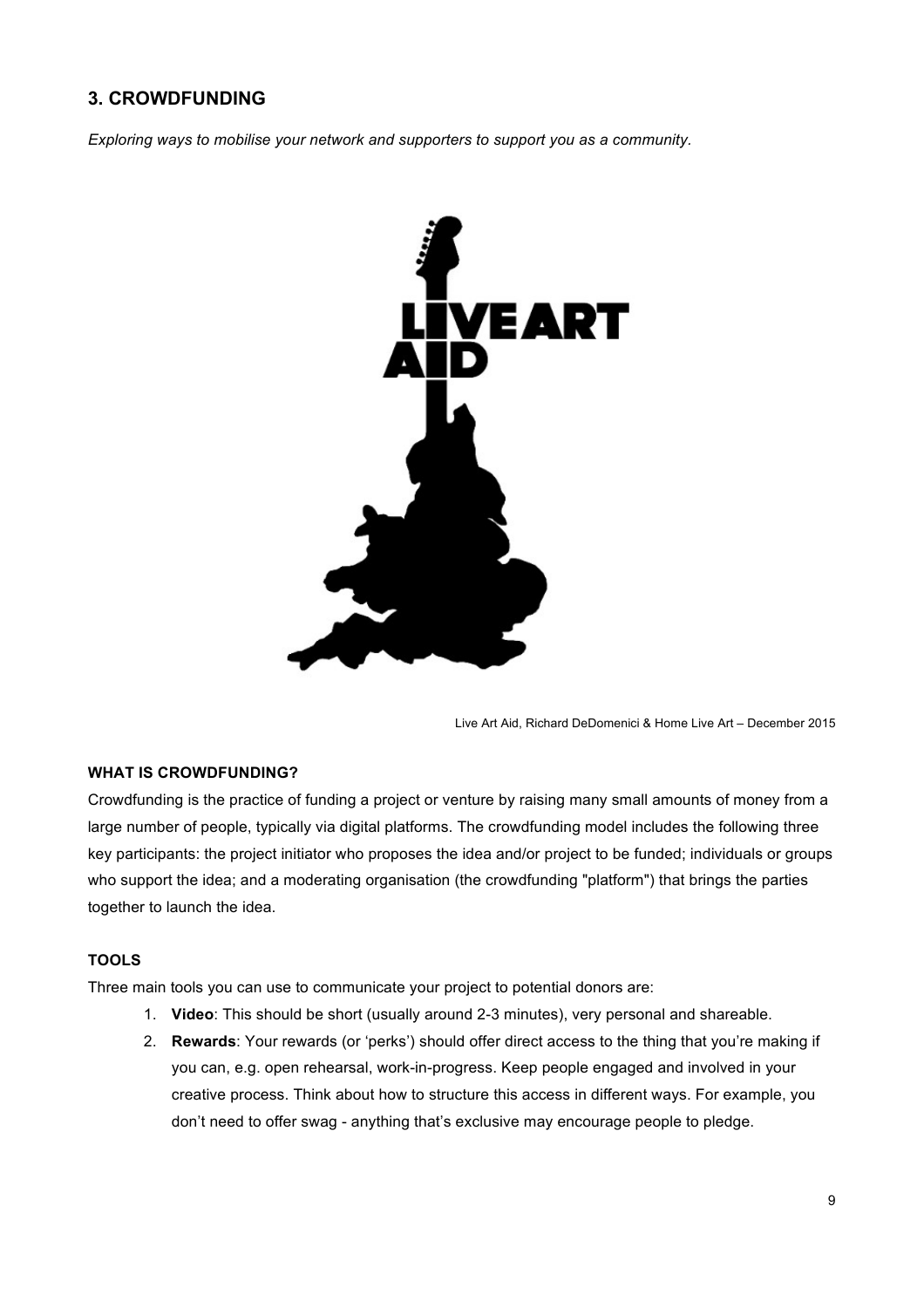3. **Updates**: This is often under-used. Think of your updates blog-style: share your successes, news, and ask questions, both during your campaign and after. All of this is shareable content and will make people feel like they're a part of something.

## **LIFESPAN**

- Crowdfunding campaigns usually run for up to 60 days, most opt for 30.
- Preparing for your campaign requires careful planning and management. Establishing a following for your work before you start is really important, as is setting targets.
- Following the launch, projects will generally start off by receiving some pledges. **Midway through there is a usually a slump where pledges slow down or stop coming in altogether. This is the crucial point:** your project either succeeds or fails from here. You need to think about creative content you can deliver at this point and plan for this *before* you launch your project.
- Media appearances rarely lead to pledges but it definitely helps with profile and community building.
- It is often very intense towards the end of the project. Having individuals and organisations (including corporate sponsors) who can come in and close the gap may help.
- If your project finishes and isn't successful (i.e. you don't reach your target), you can contact your donors and ask them if they are still prepared to give.

## **TOP TIPS**

- **Community**: crowdfunding is about your community and creating a sustained engagement with it. By keeping people involved and building a buzz you are building a community that may reap benefits (both financial and non-financial) beyond the lifecycle of your project.
- **Rewards:** use these as a vehicle for involving your supporters in the work you are making. Create direct access when you can and make the rewards special, exclusive and unique. Think about how you can offer exclusive opportunities to involve your community in a way you haven't before. E.g. if it's a performance, that may be a ticket to the show, an invite to a work-in-progress showing or rehearsal, an opportunity to stick around for an intimate talk back or take a tour back-stage or join the cast and crew to celebrate a great run.
- **Project updates:** this is about sharing success. Do not use it to ask for more money. Once funded, continue to use project updates to keep in touch with your supporters.
- **What you ask for:** many successful crowdfunding campaigns raise only partial funds, e.g. a theatre company may be crowdfunding for a stage set, which is part of a much bigger project.
- **Project funding:** crowdfunding is explicitly for project-based funding. It is easier to engage someone directly in a single, tangible project and to pull it off as promised: less funds to raise, less moving parts, more of a direct connection.
- **Communication:** think carefully about what you say. Even when starting out, this is your personal brand. It is an opportunity to say that your work is powerful and means something.
- **Your resources**: consider how much extra work there is to do when you are running a campaign and engage staff in planning the project across different departments.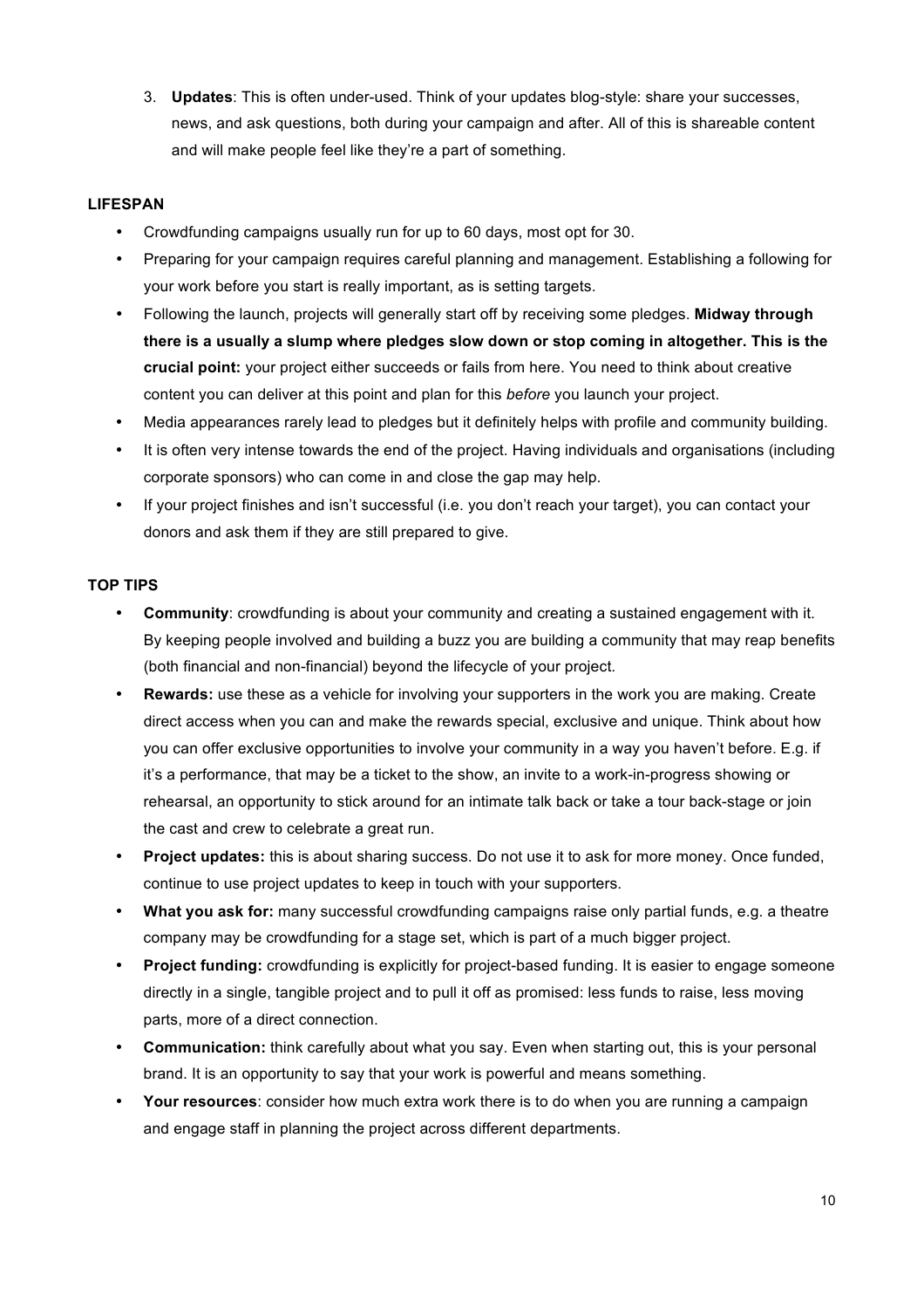#### **DO YOUR RESEARCH**

Consider your crowdfunding potential by researching other successful and unsuccessful crowdfunding campaigns: what worked and what didn't? Ask yourself if you're focused on the right project, the right financial target, and at the right time? Are your likely supporters people who already know you and your work, or does the campaign/project have the potential to be of interest to people who currently don't know you? Are you likely to do another crowdfunding campaign at a later date, and will that potentially 'exhaust' or excite your supporters?

#### **WHAT WE DID**

Artsadmin, Home Live Art and Live Art Development Agency's work in this area included a successful Kickstarter campaign, for a publication on the work of Lois Weaver

[http://www.thisisliveart.co.uk/blog/the-only-way-home-is-through-the-show-the-performance-work-of-loisweaver-w/]. Some of the key messages for this campaign were:

- This project already had funding and would be happening anyway; crowdfunding support would help enhance the production values and content of the publication.
- There had never been a publication on Lois Weaver's work before: this was strong message to her networks, that it was unlikely they would be approached for a similar project again.

CJ Mitchell's crowdfunding talk as part of *Money Talks* (a Catalyst consortium initiative) goes into more detail on this and other crowdfunding experiences (link on p.12).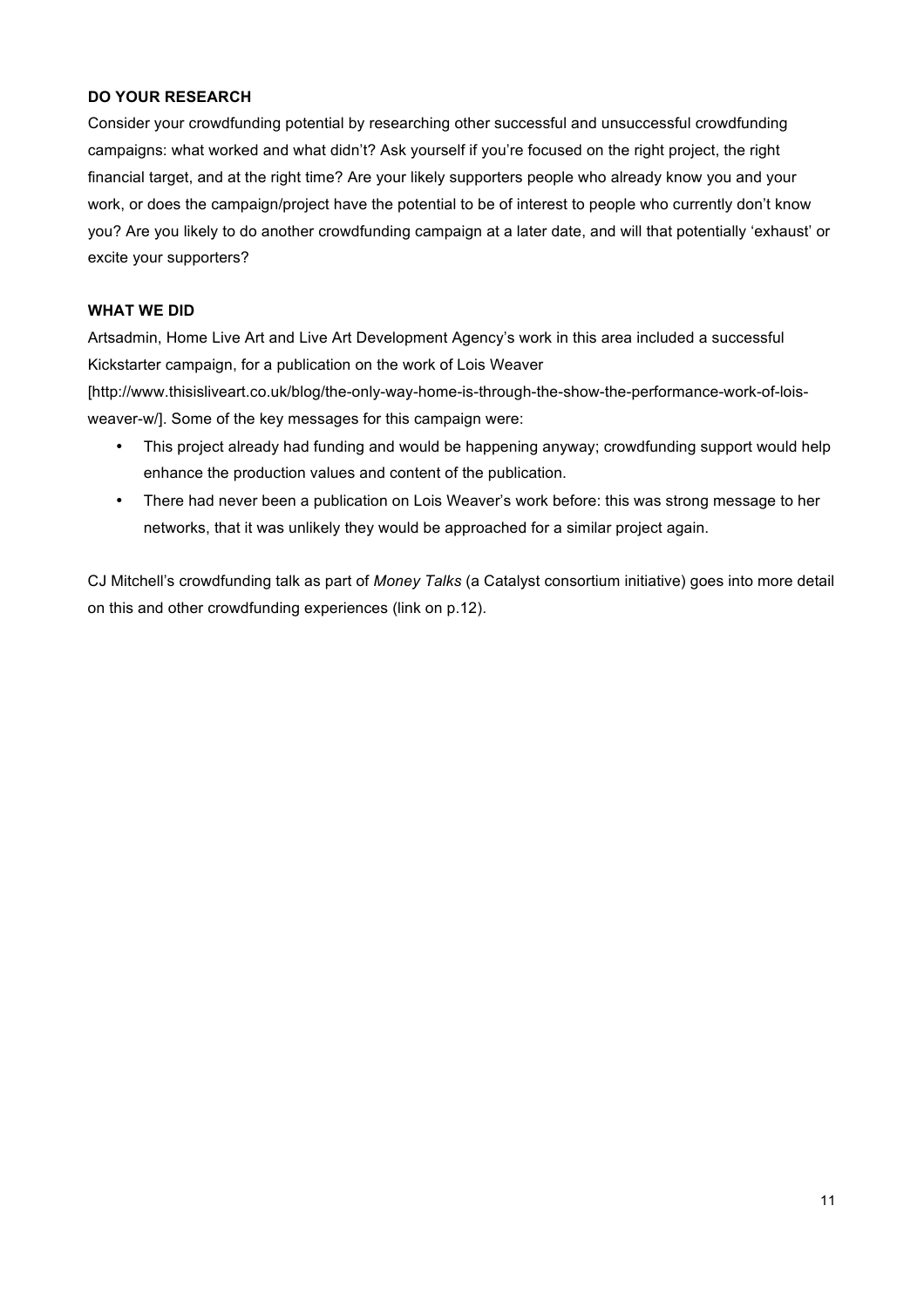#### **CROWDFUNDING RESOURCE MATERIALS**

#### **Videos:**

Scottee's crowdfunding talk as part of *Money Talks (a Catalyst consortium initiative)*  www.youtube.com/watch?v=GMGgtJERtzI

CJ Mitchell's crowdfunding talk as part of *Money Talks (a Catalyst consortium initiative)*  www.youtube.com/watch?t=17&v=N2Zu8e0uKUk

#### **Books and articles:**

*Crowdfunding - A Guide* by Blast Theory www.blasttheory.co.uk/crowdfunding-a-guide-by-blast-theory/

Michael Kaiser's books *The Cycle* (2013) and *The Art of the Turnaround* (2008) demonstrate and emphasise the concept of 'the family' and build a family around you.

*Much Obliged: Crowdfunding the Arts* by Louise Owen www.uni-erfurt.de/fileadmin/user-docs/Amerikanistik/Louise\_Owen.pdf

*Working the Crowd- a short guide to crowdfunding and how it can work for you* by Nesta www.nesta.org.uk/sites/default/files/working\_the\_crowd.pdf

*The Crowdfuding Bible - how to raise money for any startup, video game or project* by Scott Steinberg with Rusel DeMaria www.crowdfundingguides.com/The%20Crowdfunding%20Bible.pdf

*The Ultimate Guide to Crowdfunding* by Dan Wang www.shopify.com/guides/crowdfunding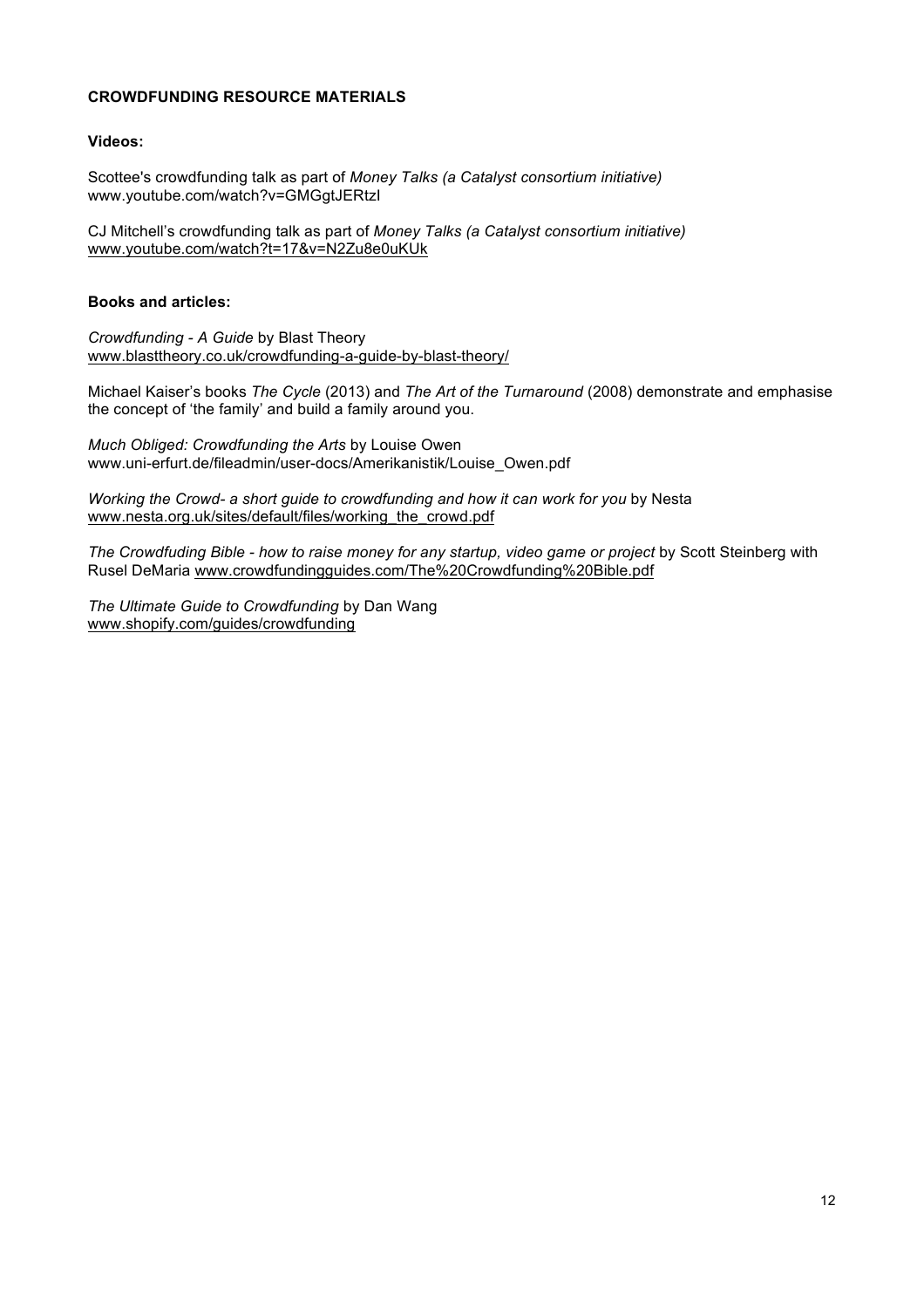# **4. TRUSTS**

*Information on applying to trusts, foundations and grant making organisations for project and core funding.* 



Funding a Ritual, Harry Giles – November 2015. Photo by Flickr user Jamie Macdonald

# **THE 'EIGHT STEPS' OF FUNDRAISING**

These steps can relate to individual donor prospects as well as trust/foundations/grant making organisations (hereafter referred to simply as 'trusts')

| 1              | <b>Identify</b> | Potential supporters                                    |
|----------------|-----------------|---------------------------------------------------------|
| 2              | Research        | Capacity, interest, and any personal connections        |
| 3              | Plan            | Cultivation and solicitation steps                      |
| $\overline{4}$ | Involve         | Carry out cultivation plan (meetings, visits, etc.)     |
| 5              | Ask             | Decide who, when, where, amount, project                |
| 6              | Close           | Finalise the award/gift, tax arrangements, installments |
| 7              | Thank           | Formal/legal                                            |
| 8              | Steward         | Keep them involved until it's time to make the next ask |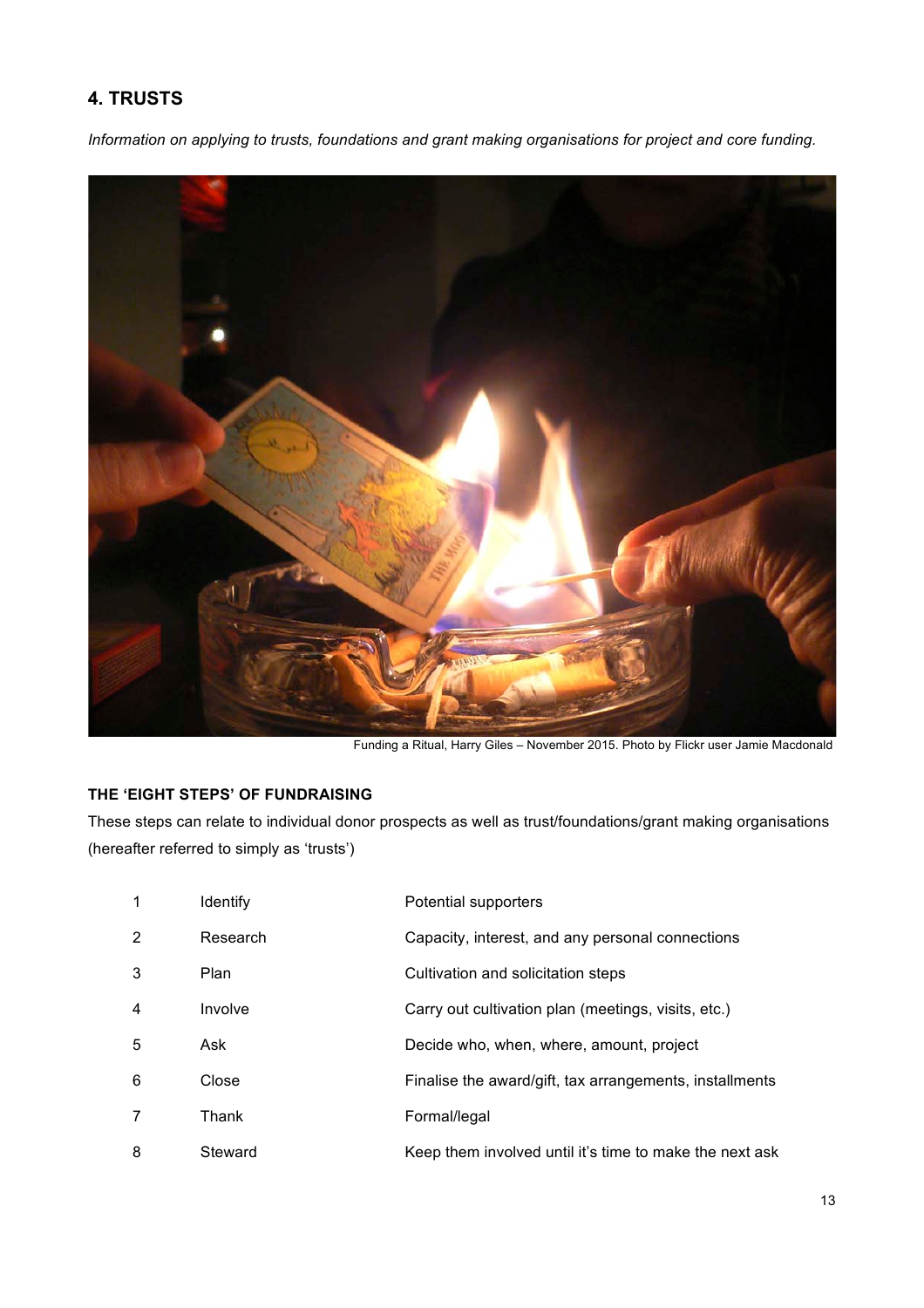## **STEPS 1 & 2: IDENTIFY & RESEARCH**

Research is key to identify the right prospects and devise a tailored approach to each trust. Start with a phone call (if you can) and then follow up with an email. Ensure you have read the trust's guidelines before calling and find out the name of the key trust person responsible for making decisions - see if you can talk to them in the first instance.

Get your trustees, senior staff and/or other supporters involved in the approach to the trust. A way to do this is to share the trust's trustee list to see if anyone in your organisation already has a connection - you can use this as your introduction to the trust.

#### **STEPS 3 & 4: PLAN & INVOLVE**

- **Project vs. core funding:** Are you applying for projects, specific activities or core funding? For project applications, most trusts allow funding for some core costs - be aware of what is permissible.
- **Full cost recovery**: this is the total cost of your project or activity, including the relevant proportion of all overhead costs. Be sure to include this within your budget and application.
- **Calls and meetings:** develop a relationship with the trust. Where possible meet with them to introduce yourself, your company and work.
- **Demonstrating the impact:** it's important to show the impact and benefits of your work and who your beneficiaries are.
- **Formal application:** ensure you know what is expected and when it's not clear, ask for guidance from the trust officers.
- **Trustee peer-to-peer conversations:** Trusts are well networked. E.g. Foyle, Sainsburys, Weston and Pilgrim get together regularly. Sometimes trusts will collaborate (funding as a consortium). Be aware of this, particularly if you are applying to more than one trust for the same project.

#### **STEPS 5 & 6: ASK & CLOSE**

- **The request:** make the ask in a formal and timely manner.
- **Following instructions:** it is very important that you read and respond to all the trust's guidelines.
- **Content:** forms, deadlines, budgets, appendices, and images do not deviate from the form and specifications. And always stick to the word count!

Creating a 'Case for Support' is a useful internal document that will help you outline your mission, values, importance and urgency, as well as specific objectives for each project you are seeking funding for. It can then be adapted using a variety of formats depending on whom you are approaching (e.g. report, brochure, side of A4). This document should also demonstrate how you measure the impact of your work.

Donors want to have an impact therefore don't be afraid of saying 'what would happen if the organisation or project failed' – it's not necessarily about presenting something in a negative way, it's more about thinking of the impact of your organisation.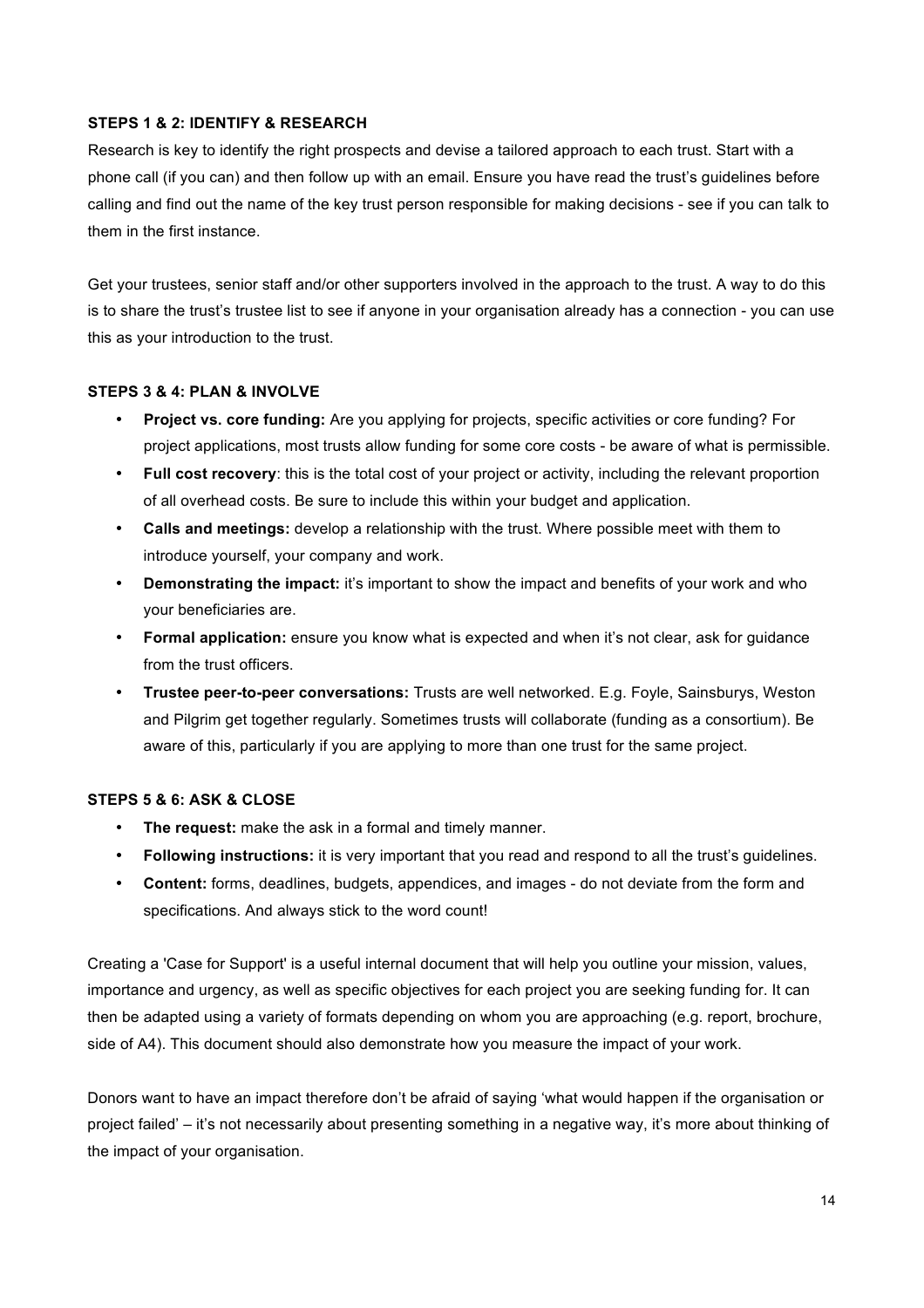### **STEPS 7 & 8: THANK & STEWARD**

Thanking includes a phone call *and* writing a letter. It is also important to thank the trust's individual trustees.

- **Immediately:** send your 'thank you' out after receiving your offer letter/email.
- **Terms and conditions** (theirs and yours): each grant will come with its own T&Cs. Know what they are and ask any questions at the beginning if you are unsure.
- **Reporting:** ensure that you send your grant reports promptly and follow the trust's guidelines. End of grant reporting is essential (even if you haven't been asked for a report) and it is important to demonstrate the impact of the funds (e.g. metrics, data, case studies).
- Invite the key trust staff and trustees to your events even once your grant has ended by way of continuing your relationship with them.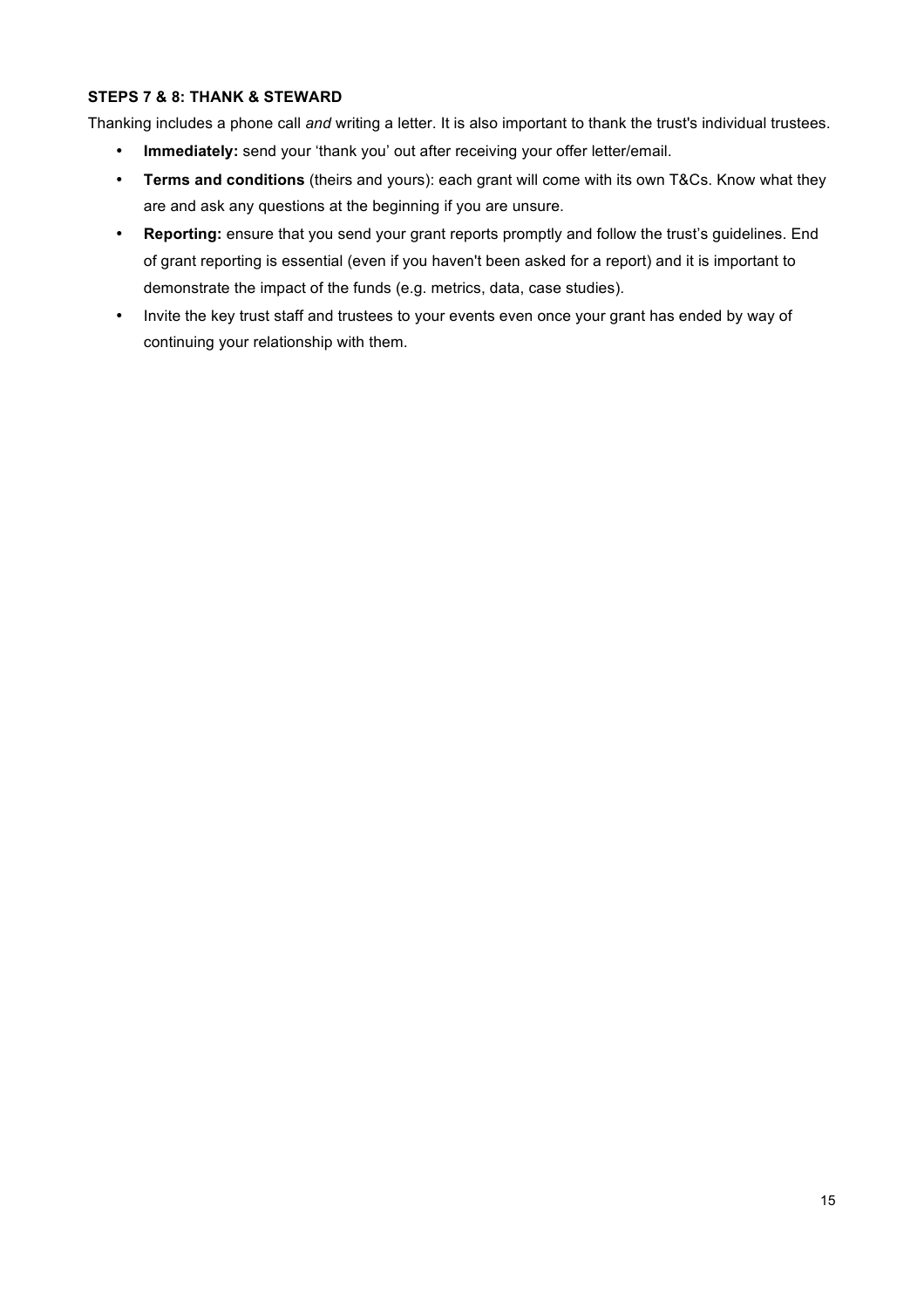#### **TRUSTS RESOURCE MATERIALS**

#### **Research:**

Arts Council England - other sources of funding http://www.artscouncil.org.uk/funding/apply-funding/other-sources-of-arts-funding/

City of London Directory & Livery Companies Guide

US Foundation Center and US Foundation Directory - www.fundingcentral.org (free)

Grantfinder provides a comprehensive searchable database to subscribers, which includes all funding for Local Authorities and business as well as the voluntary and community sector. This expensive service is of limited use to the public, but your Local Authority may subscribe and have access to this database. Look at website www.grantfinder.co.uk for further information.

DSC (Directory of Social Change) provides searchable databases online (www.trustfunding.org.uk). There is a free database of Government Funding that covers most Government departments that fund the Voluntary and Community Sector www.governmentfunding.org.uk

Major Trusts have their own websites. To find these look at Association of Charitable Foundations website: http://www.acf.org.uk/ or Charities Direct website: www.charitiesdirect.com.

Websites and annual reports of the Trusts themselves.

Profunding offer subscription services of the latest funding information for the Voluntary and Community Sector at www.fundinginformation.org. This service is comprehensive and particularly useful for professionals.

Charity Commission: www.charitycommission.gov.uk/find-charities/

Institute of Fundraising - Grant Making Trusts Guidance http://www.institute-of-fundraising.org.uk/guidance/code-of-fundraising-practice/guidance/grant-making-trustguidance/

#### **Tools:**

Third Sector – The Fundraiser's Toolkit http://www.thirdsector.co.uk/trust-fundraising

The Directory of Social Change (DSC) - offers training and sells books on trust fundraising. Useful books available include: Guide to the Major Trusts; Directory of Grant Making Trusts; The International Development Directory; and Dimensions of the Voluntary Sector, published by Charities Aid Foundation. DSC publishes a quarterly magazine, Trust Monitor. http://www.dsc.org.uk/Home#.VYmO4WArjdk

NCVO – How to write an application to a Charitable Trust http://knowhownonprofit.org/how-to/how-to-write-an-application-to-a-charitable-trust

ACF- Applying to a Charitable Trust or Foundation http://www.acf.org.uk/uploadedFiles/Seeking\_funding/Applying%20to%20a%20charitable%20trust%20or%2 0foundation%20revised%202006.pdf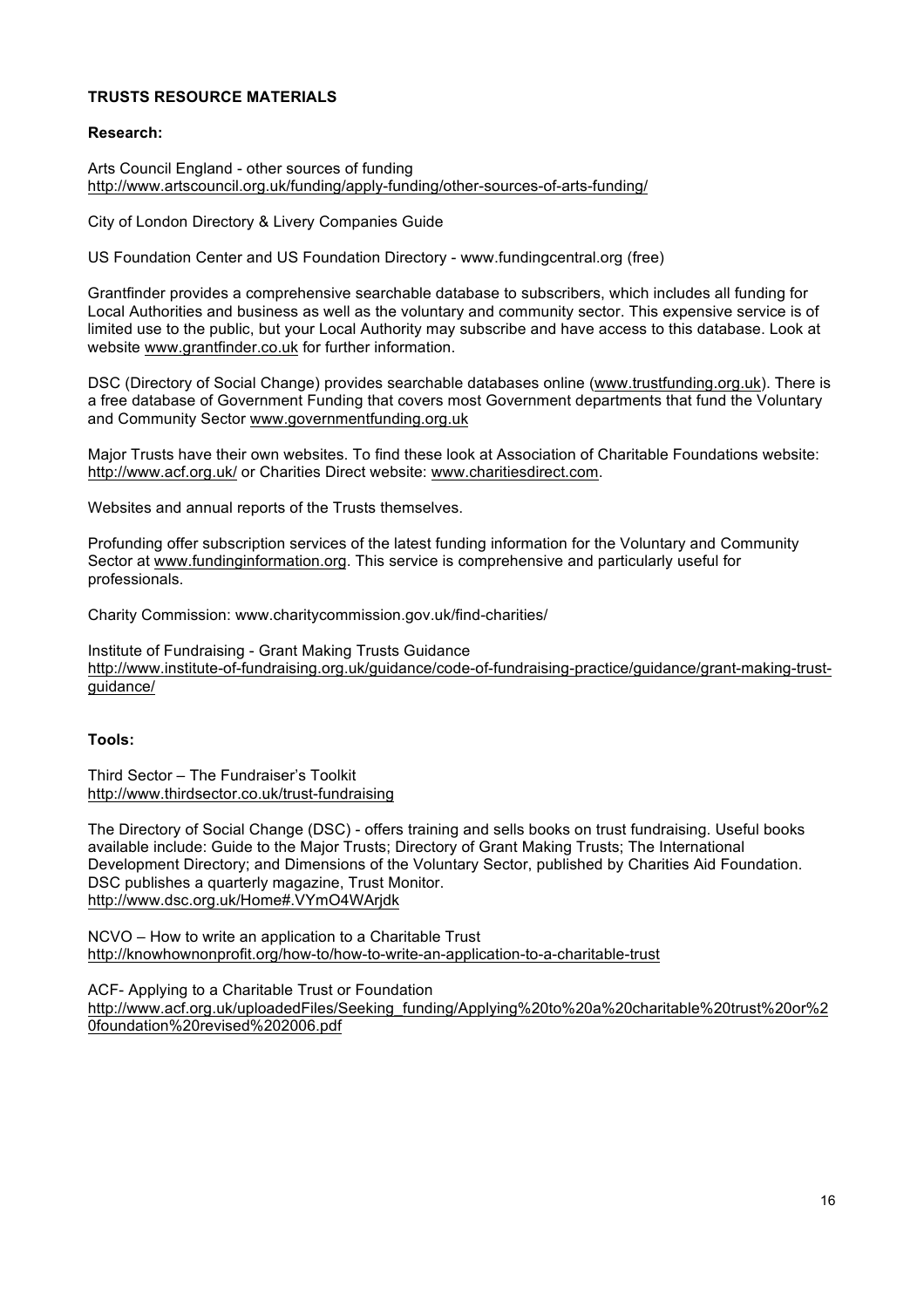# **5. WORKING WITH BOARDS**

*Information about how to work with your Board of Trustees (sometimes also referred to as the Board of Directors) and relevant development or fundraising subcommittees.*

## **HOW TRUSTEES CAN HELP (WITHOUT ACTUALLY ASKING)**

There are two key areas where the input of your trustees can be utilised to support the fundraising effort: **research and relationship building.**

Trustees can support your research by helping identify key prospects for your organisation's work.

They can also create new relationships with potential prospects by making friends for your organisation. This could be done through invitations to small social events, public events, asking for advice, or visits to the organisation. Trustees can get involved in showing prospects how their funds or support could make a lasting difference, and when a gift is made be actively involved in acknowledging the donor's generosity.

# **VOLUNTEER LEADERSHIP**

It is beneficial to have the participation of a committed and effective group of trustees, some or all of whom:

- Are passionate and knowledgeable about your organisation
- Make your organisation a philanthropic priority
- May be significant givers and lead by example
- Will involve their friends and peers
- Will attend your organisation's events, and brings others to events
- Support and work closely with the development and staff team
- Sign up to, and follow, agreed terms of reference

#### **WHAT IS THE ROLE OF THE BOARD?**

- Oversee the delivery of an outstanding artistic mission.
- The Board's Chair should give credible messages about the importance of development to the organisation by taking a leadership role in some aspect of the development activities. The Chair can also be involved in thanking major and loyal supporters.
- Recognise that the participation of at least some trustees in the cultivation of donor prospects and nurturing relationships with donors is essential.
- Where appropriate, ensure that there are some givers and/or getters on the Board.
- Ensure that at least one Board member really understands the development process.
- Ensure that the organisation is a philanthropic priority for all members of the Board. Trustees should consider if they can all personally commit to donating financially to the organisation on an annual basis, and at what minimum level (if any); **this can be a strong indicator of the commitment to the organisation within the organisation, and a powerful message to funders and others.**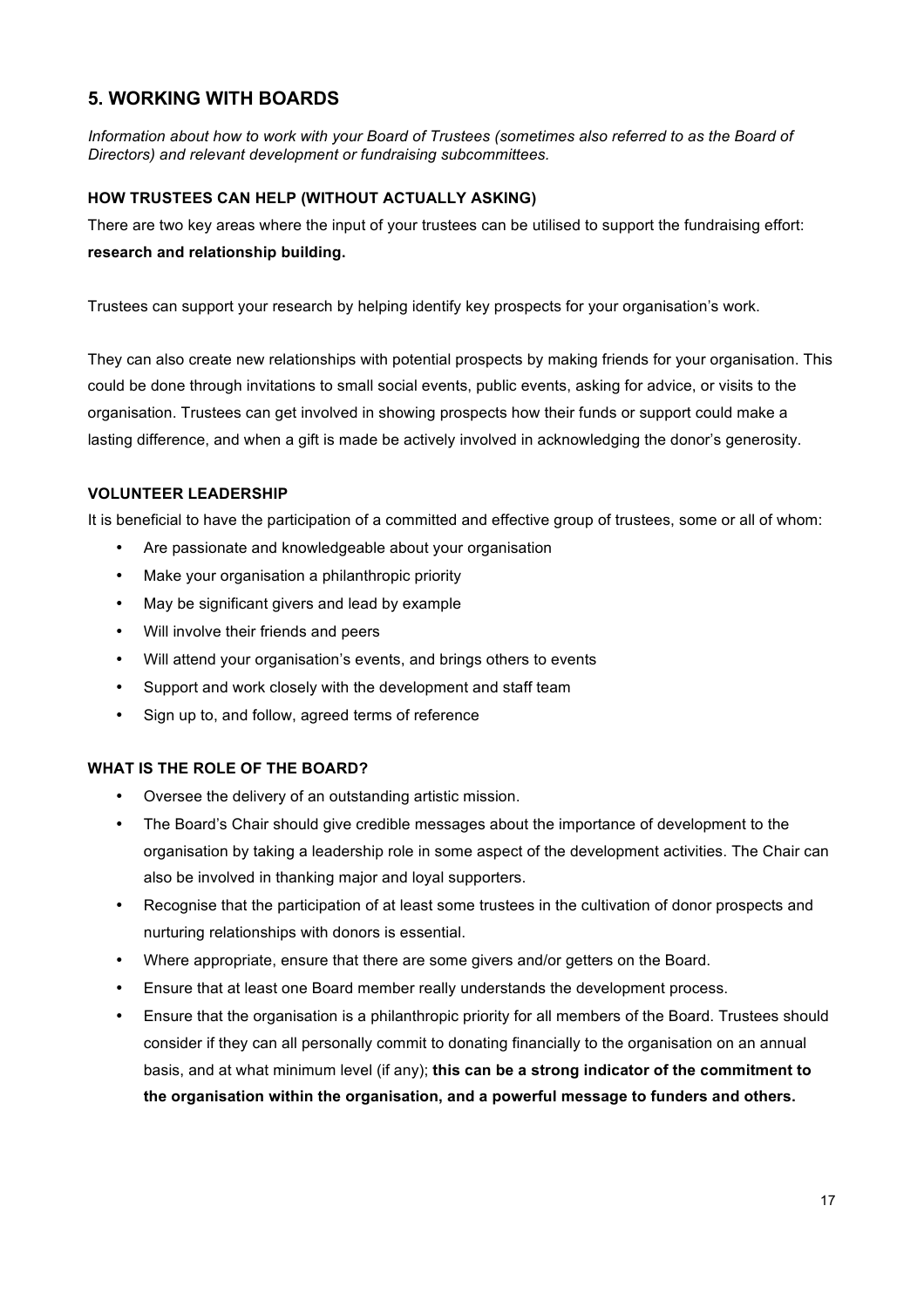#### **WHAT TRUSTEES SHOULD EXPECT FROM STAFF:**

- Clear expectations of responsibilities and tasks.
- Provide a thorough induction to increase their knowledge base so they can advocate for your cause.
- Timely, accurate, succinct and well-written communications (e.g. regular activity reports, one-to-one sessions, phone calls, diary dates, board papers).

#### **WHAT IF YOU DON'T HAVE A BOARD?**

As an individual artist, collective or small unincorporated organisation you probably won't have a Board of Trustees. This just means you garner support for your work elsewhere. In the same way you might ask colleagues or venue producers to look at your artistic work, you can also use peer-to-peer support for your fundraising plans. It is the job of arts organisations to support artists! Make use of the expertise and knowledge of individual staff in organisations you have a close relationship with. 'Critical Friends' can give feedback on a fundraising document or budget, help you rehearse a funding pitch or partner you in a meeting with a potential donor.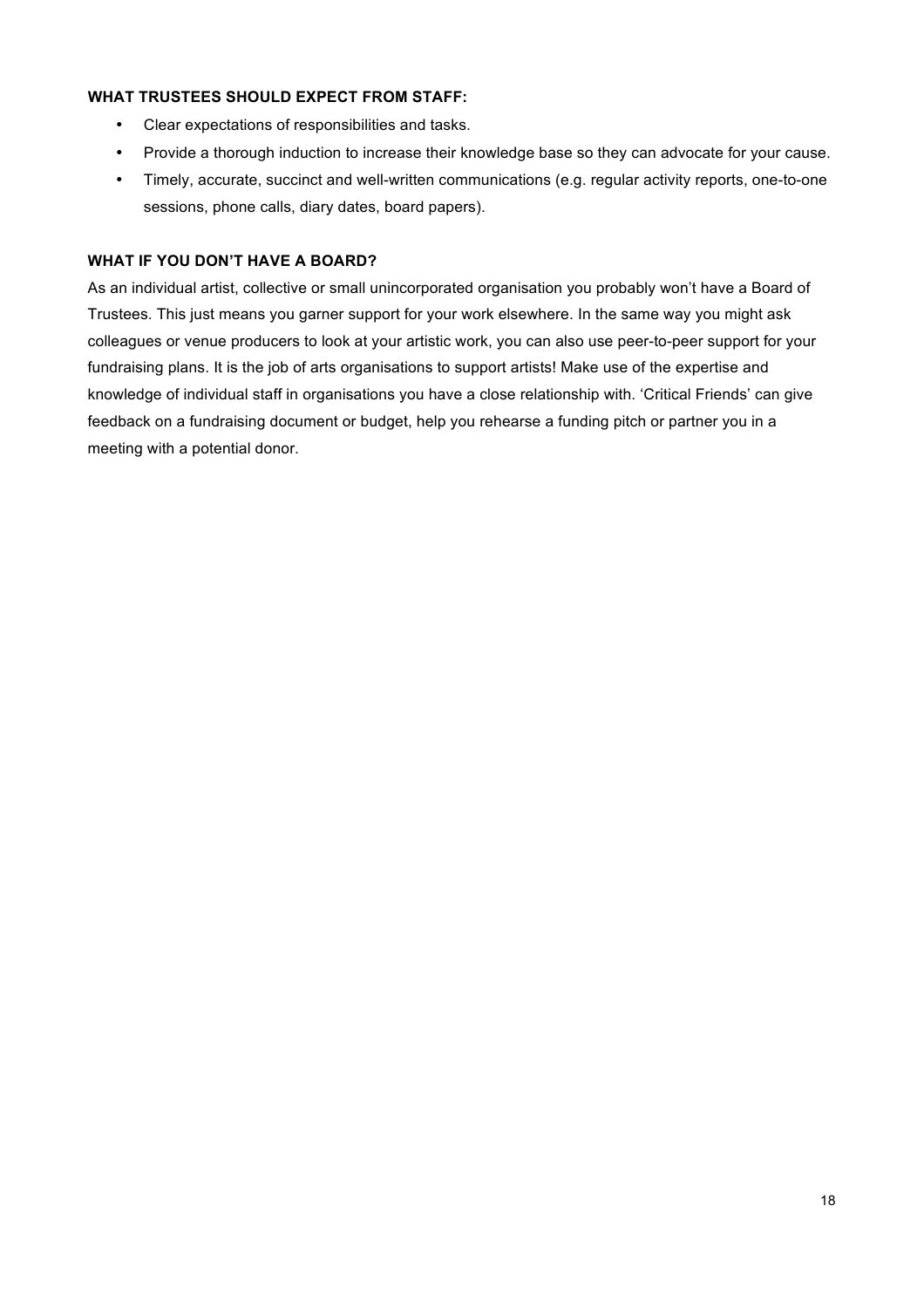# **6. FUNDRAISING EVENTS**

*Examining how artists and smaller scale arts organisations and companies can create fundraising events to help them raise money for their work and projects.* 

## **PLANNING**

The following points act as a guide to your fundraising event planning.

- 1. **Purpose:** before doing anything else, you must decide what the purpose of your event is. Is this truly a fundraising event? Or does it have other goals such as raising the profile of your work, or reaching out to a new network? Many charitable events have more than one goal. Figuring out the details for your event will depend on knowing what goals you are trying to achieve. Think about creating events which are 'money can't buy' opportunities, e.g. rehearsals, conversations with artists, private dinners, breakfasts led by an expert, private tours. Cultivation events should often be individualised and unique - a drinks party/reception is not always the solution!
- 2. **Fundraising goal:** in conjunction with an event host committee, staff, and key fundraisers, you should usually decide what amount of money you plan to raise at the event. If this is truly a fundraising event, then everything in the event plan can be geared to raising this specific amount of money. The amount you choose should be what you hope to net (i.e. the amount you plan to raise after the event expenses are deducted).
- 3. **Budget:** compile a complete budget, listing the expenses that will be required to hold the event. This might include staff, invitations, space rental, catering, entertainment, transportation, security, utilities, and anything else required for a successful event. Your budget should take into account your fundraising goal, ensuring that you raise that amount above and beyond all expenses. Be sure to include a contingency.
- 4. **Working with your Board and leadership:** it can be very helpful to set up an event committee who will help develop ideas for the event as well as taking on specific roles for making the event happen. The committee members may also be responsible for contributing financially to the event and encouraging others to do the same. The committee might be composed of patrons, active board members, donors, business leaders and local celebrities (if possible!). Find people that have interest, capacity and genuine enthusiasm for the organisation.

The committee and chairpersons are not usually responsible for actually running the event, but are integral to ensuring that you reach your fundraising goal. Committee members sometimes commit to buying a certain number of tickets for the event, or ensuring that their network buys that quantity of tickets.

5. **Target Audience:** once you have worked out the purpose of your event you need to clearly communicate it to the people you are inviting. Who is the target audience for your event? Is this a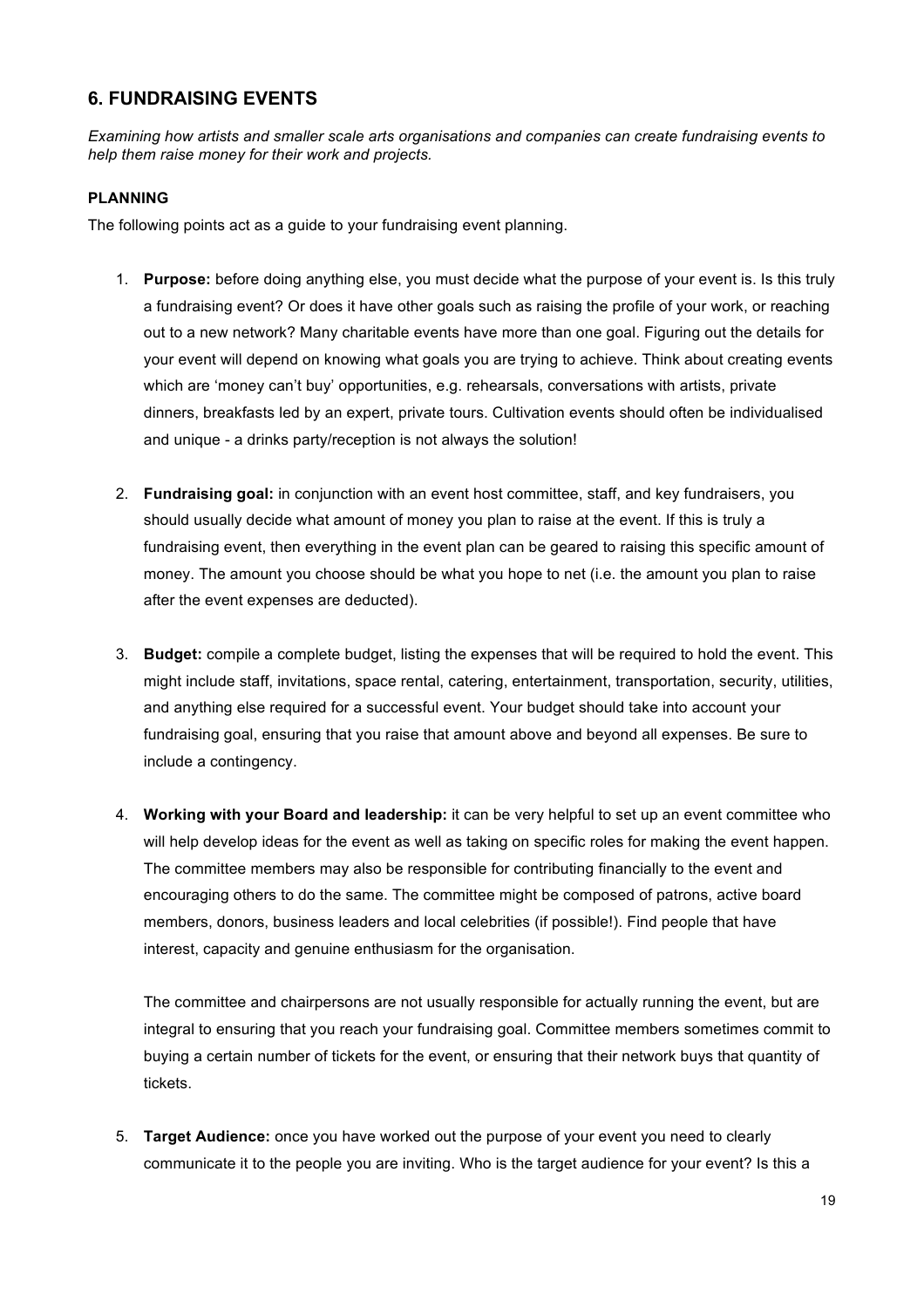general fundraiser where everyone will be invited? Or is this event geared towards a specific group like business people, or young professionals? When sending out your invitations, it is completely acceptable, and recommended, to be upfront that you are inviting them to attend an event where they will be expected to part with their money!

6. **Preparation:** fundraising events are complicated to plan and put on. The event should therefore be planned and set-up well in advance, including all of the particulars of the actual event: Where will it be? Will there be food? Will there be entertainment? What kind of dress code? What is the itinerary?

A challenge for trustees and staff is to come up with an event that is interesting and affordable. In some cases, the trustees commit to covering the cost of an event focused on fundraising. Creative, exciting and interesting events that show people what you do can help them learn something new and get excited about what your organisation has to offer. Consider if there are artists or others who can perform at the event for free, or support it in other ways, for example by donating an artwork for a live or silent auction.

7. **Marketing:** just like a new product or project, your event needs to be marketed to your target audience. You need to convince your supporters that your organisation and event are worthy of their time and money. Draw up a marketing plan for the event including the different methods of how you will disseminate your invitations including: using your non-profit's fundraising network, direct mail invitations, social media, word of mouth and the event host committee. It's important to invite people who are interesting, not necessarily celebrity, and also ensure the event is relevant to passions and interests of the invited guests/donors.

What seems familiar to us, may be a wonderful experience and a treat to someone who is not in the know. Try to look differently at who you are and what you have. This will then influence your approach in inviting people to get to know your organisation better.

- 8. **Selling tickets sales:** once you market your event, there should be a procedure in place for making the actual ticket sales, or accepting donations for the event. You should decide whether there will be different contribution levels for the event (such as a flat ticket charge, an extra charge to be invited to a VIP reception in addition to the event). You should decide who will sell the tickets, how they will be shipped or delivered, and who will be responsible for organising the incoming information.
- 9. **The event:** it's important to create an atmosphere and buzz in the room, made up from the activities, host/MC and people you invite to your event. While you probably won't need a full run-through of your event, it is essential that everyone who is working the event knows, ahead of time, what their responsibilities are, where they should be during the event, and how the event is going to flow. If you are having a large or unusual event, the key event staff may want to have a practice run to make sure that your operation is running smoothly.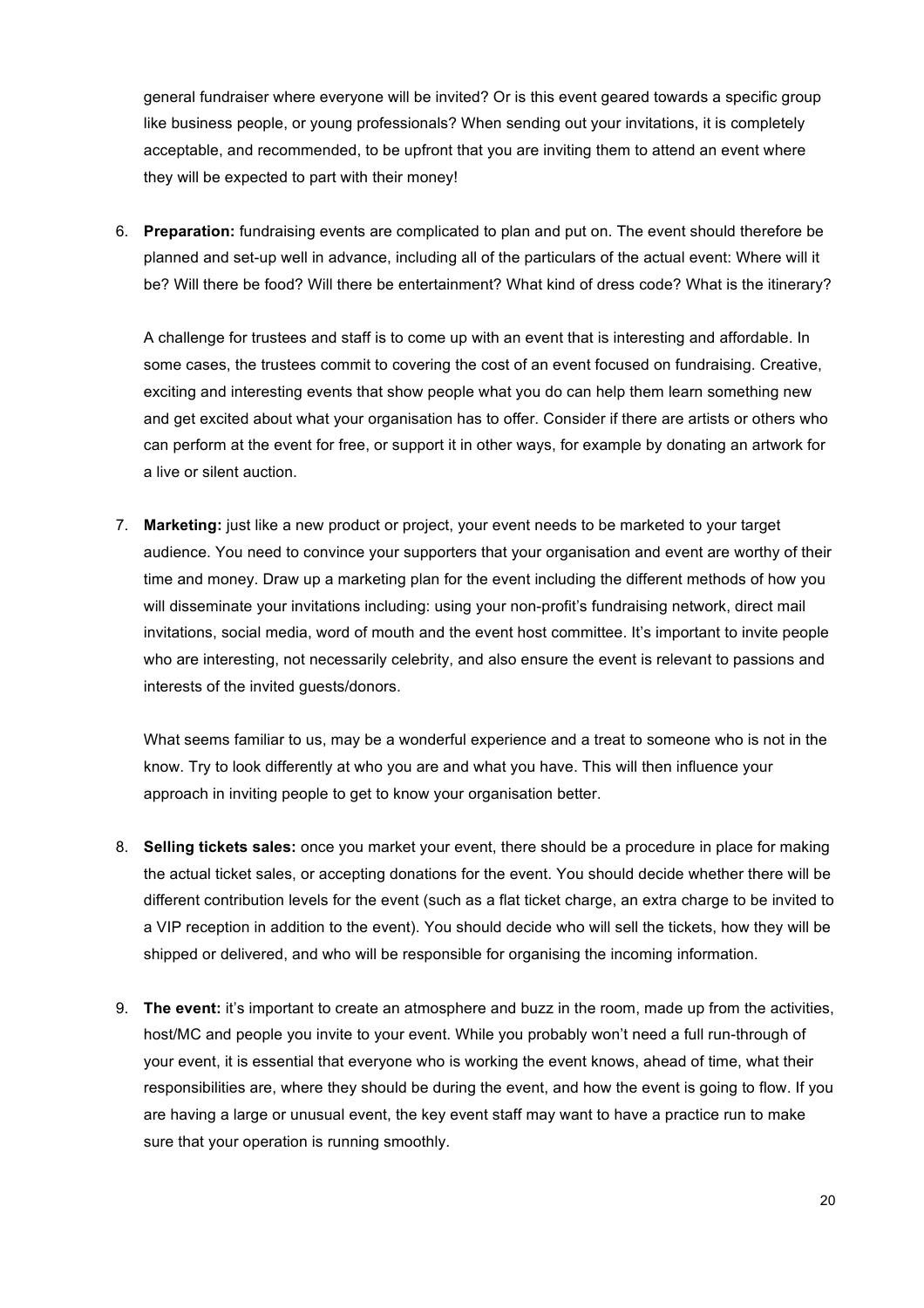Plan to document and share the documentation of the event in ways that are appropriate to your organisation.

10. **Stewardship:** one of the most of the most heard about complaints from contributors to charitable fundraising events is, "they never even said thank-you." The same goes for your event volunteers. Make sure that the organisation takes the time to send thank-you emails or notes to everyone who is involved in your event, including contributors, volunteers, staff and vendors. Keep your donors happy because you are more than likely going to want to ask for their help, advice or money at another point in the future.

## **WHAT WE DID**

Artsadmin, Home Live Art and Live Art Development Agency's work in this area included:

# • **Fundraising event, ALAG: A Live Art Gala**

On Thursday October 2, 2014, LADA presented **ALAG: A Live Art Gala**, its first-ever fundraising event, which took place at the Royal Vauxhall Tavern in London. MC'd by David Hoyle, with Joshua Sofaer as Auctioneer and Lucy McCormick as the Glamorous Assistant, ALAG featured performances, Live and Silent auction objects and experiences, and Tombola items donated by artists that LADA has had the pleasure of working with over the last fifteen years. http://www.thisisliveart.co.uk/blog/alag-a-live-art-gala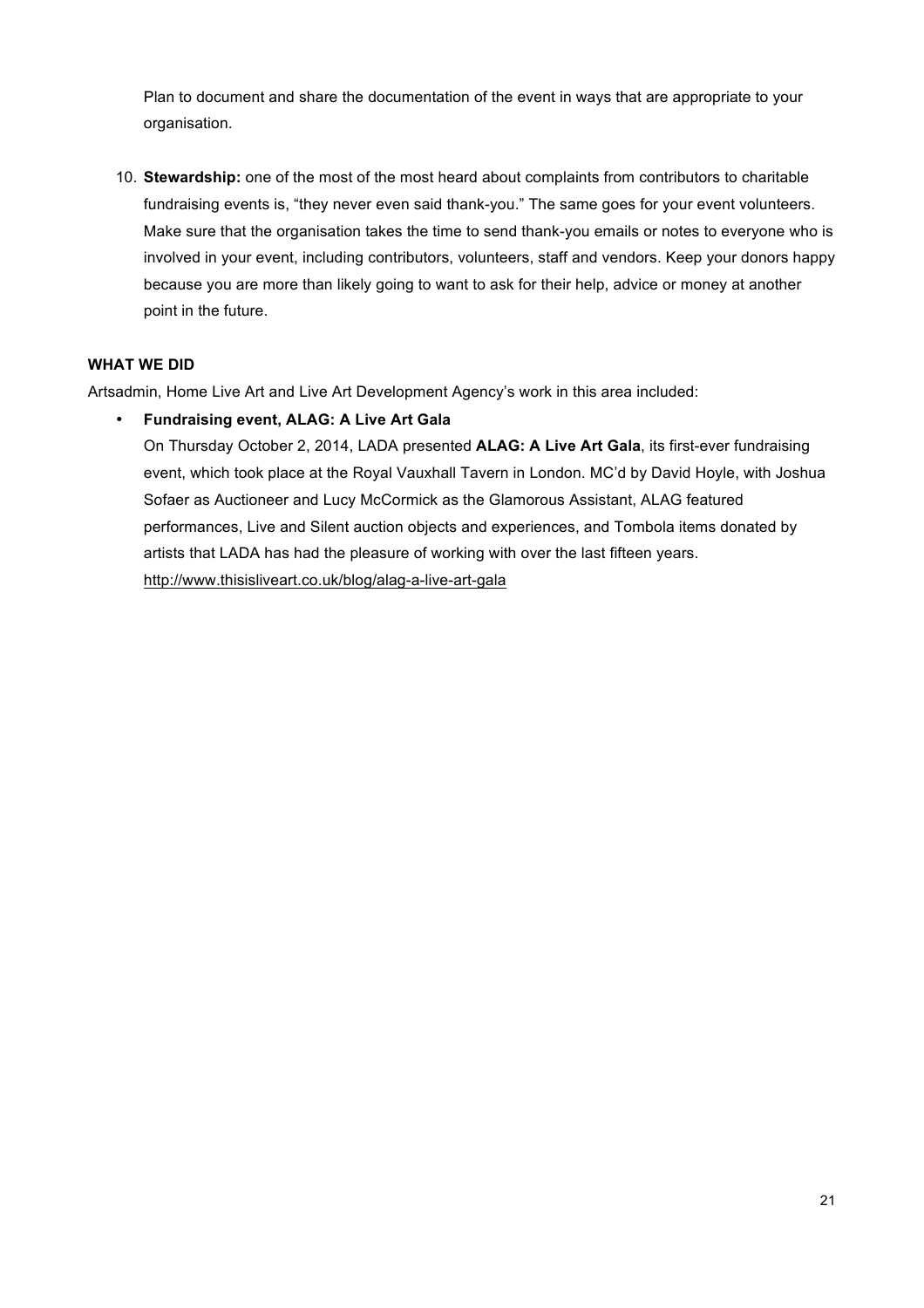# **7. ETHICAL FUNDRAISING**

*Exploring the challenges of fundraising ethically.* 



Liberate Tate, *Sunflower* (detail). Photo by Jeffrey Blackler

As pressure grows on artists and organisations to raise funds through corporate sponsorship, individual giving and philanthropy, so too perhaps does the moral obligation to question where the money comes from.

There is growing debate and unease within the arts and cultural sector around the conflicts and contradictions between commerce and culture, perhaps made most visible by oil companies such as BP and Shell and their arts sponsorship with major institutions including the British Museum and Tate Britain. The main argument is that oil companies are using arts sponsorship to help create a 'social licence to operate' while continuing to operate at a time of climate and environmental crisis.

There are several campaign groups such as **Art Not Oil**, **BP or not BP** and **Platform** who actively campaign against oil sponsorship in the arts through direct action, lobbying, education and research (links below).

Oil is not the only ethical dilemma in terms of fundraising. Growing concerns around human rights, animal testing, social injustice and environmental issues drive many artists and organisations to develop their own set of company values or ethical fundraising policies which can act as a useful guide or check list when considering a partnership with a major donor or funder. Artsadmin and Live Art Development Agency have both produced their own Ethical Fundraising policies, which can be read here:

http://www.artsadmin.co.uk/how-you-can-help-us/ethical-fundraising-policy http://www.thisisliveart.co.uk/uploads/documents/ethical\_funding\_policy.pdf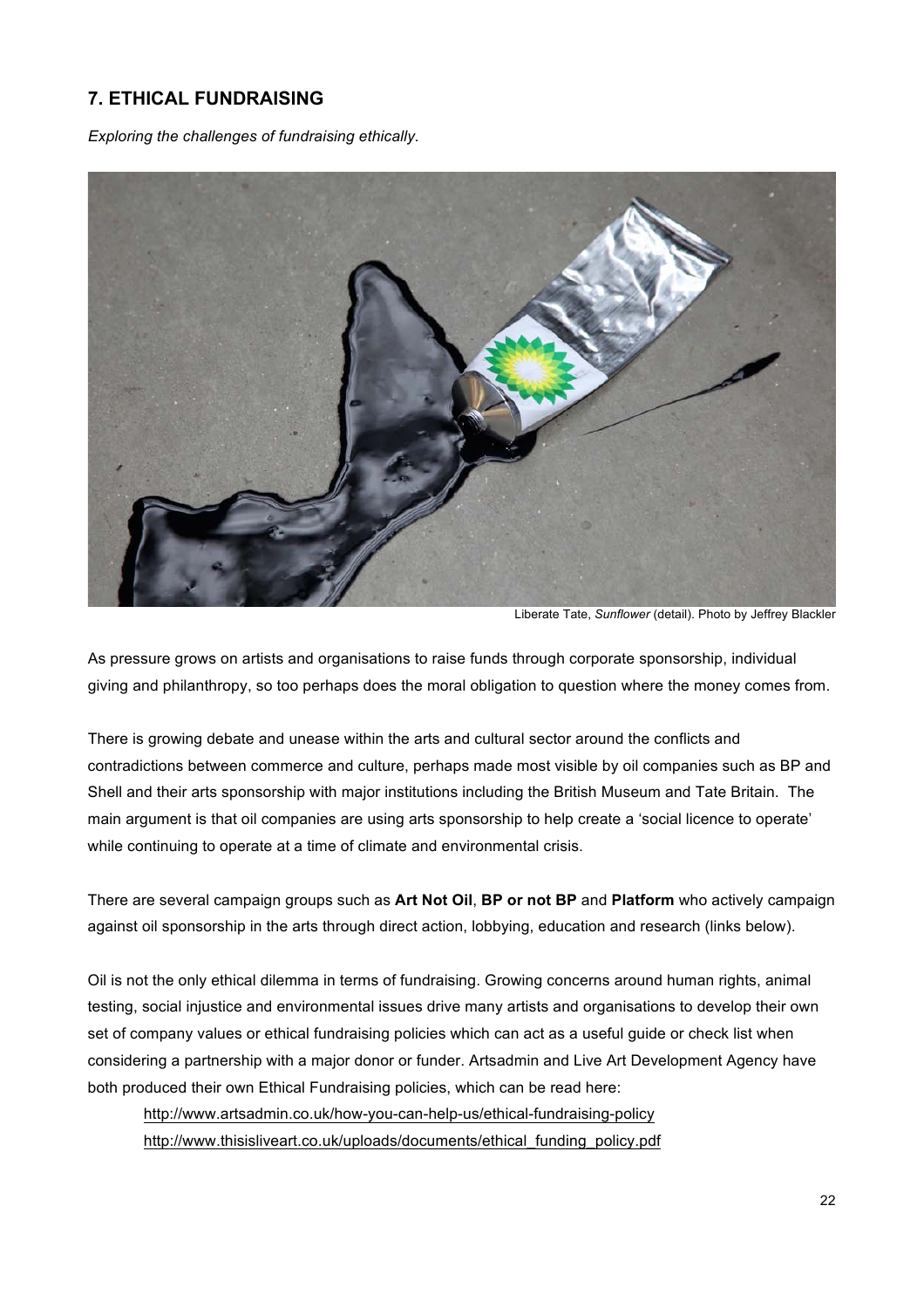Not all artists or arts organisations feel the same way about ethical funding. There is for example an argument for 'taking the money and then doing good with it'. For others, all money is 'dirty' money so 'why not'? And for some freelance artists, turning down the offer of money is just not an option they can afford. Ultimately it's down to the individual artist or organisation to decide what they feel comfortable with which can be done on a case-by-case basis.

In 2015 our three organisations also collaborated with Platform to present Take The Money and Run, a public event on ethical fundraising issues. Information including documentation, a response by artist Harry Giles and a piece of commissioned writing by Mary Paterson can be found here:

http://platformlondon.org/p-eventnew/take-the-money-and-run-event/ http://www.artsadmin.co.uk/artsonline/221/take-the-money-and-run-blog http://www.artsadmin.co.uk/artsonline/225/blank-the-money-and-blank-part-one http://www.thisisliveart.co.uk/uploads/documents/mary\_paterson\_ttmr.pdf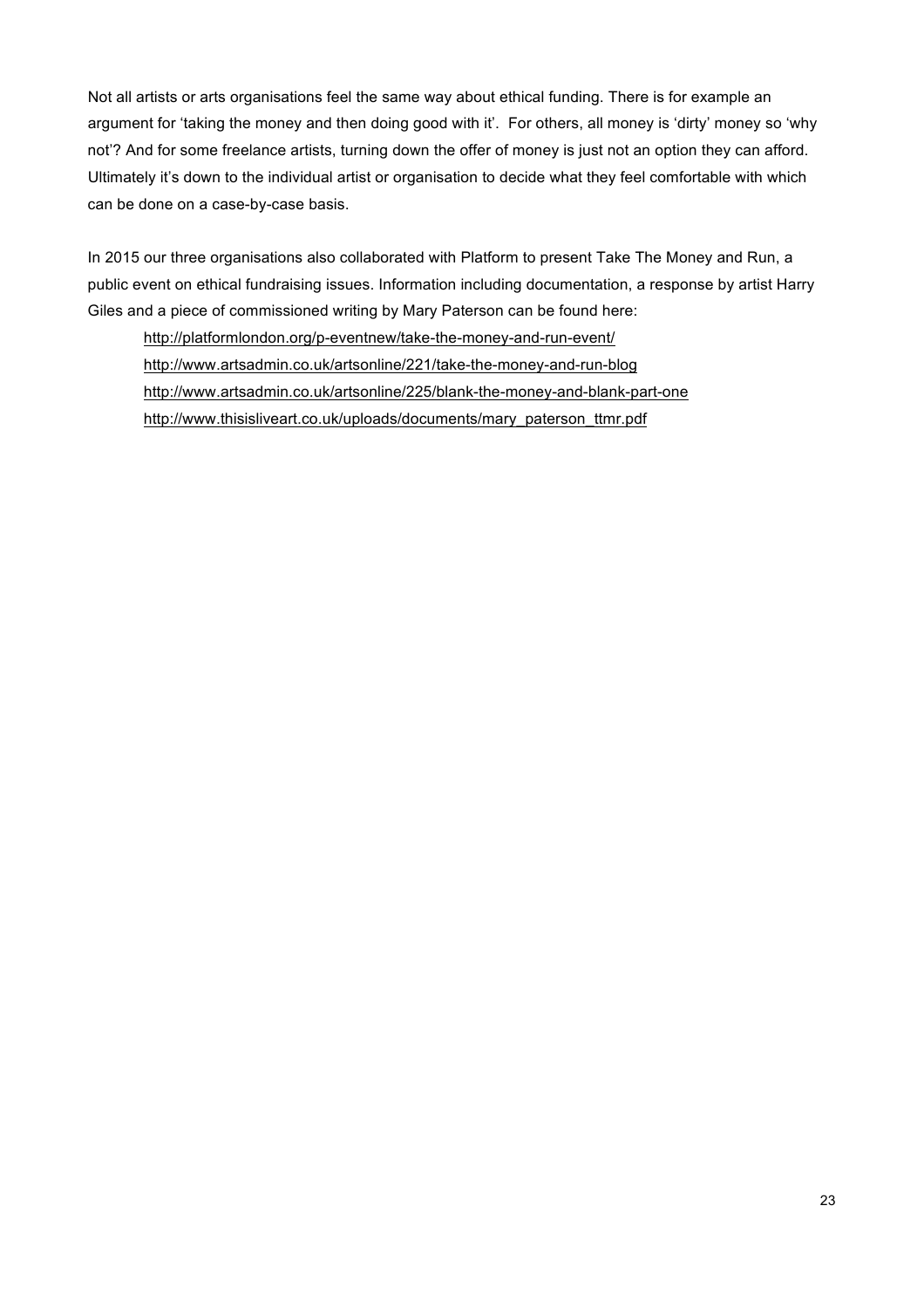#### **ETHICAL FUNDRAISING: RESOURCE MATERIAL**

**Videos:**

Sam Davies (Cause 4) presentation at the Catalyst consortium's *Money Talks* event: https://www.youtube.com/watch?v=ionw2SIGaQY

#### **Articles:**

*The sponsorship files: who funds our biggest arts institutions* by Susanna Rustin and George Arnett. The Guardian. 2 March 2015

www.theguardian.com/culture/2015/mar/02/arts-corporate-sponsorship-tate-british-museum

*Arts sponsorship: the slippery issue of ethics* by Michelle Wright. The Guardian. 24 November 2014 www.theguardian.com/culture-professionals-network/2014/nov/24/-sp-arts-sponsorship-ethics-liberate-tatebp

*Tate and oil: does the art world need to come clean about sponsorship?* By Susanna Rustin. The Guardian. 8 October 2014

www.theguardian.com/culture/2014/oct/08/tate-bp-sponsorship-arts-funding

*Sponsorship revisited* by Roberta Comunian. Arts Professional. 29 September, 2014 www.artsprofessional.co.uk/magazine/277/article/sponsorship-revisited

*Who funds the arts and why we should care?* by Rachel Spence. Financial Times. 14 September, 2014. www.ft.com/cms/s/2/4313691c-3513-11e4-aa47-00144feabdc0.html#axzz3E2NHZ9HI

*Where next for the CSR revolution?* by Giles Gibbons. Management Today. 11 July 2014 www.managementtoday.co.uk/news/1301154/where-next-csr-revolution/

*Tate Modern announces largest ever sponsorship deal for Turbine Hall* by Hannah Furness. The Telegraph. 20 Jan 2014

www.telegraph.co.uk/culture/art/art-news/10584578/Tate-Modern-announces-largest-ever-sponsorship-dealfor-Turbine-Hall.html

*The arts, ethics, and sponsorship: navigating an environmental path* by Jane Trowell. Arts Council England blog. 2014

http://blog.artscouncil.org.uk/blog/arts-council-england-blog/arts-ethics-and-sponsorship-navigatingenvironmental-path

*Trends in corporate social responsibility 2014* by Grant Thornton www.grant-thornton.co.uk/en/Thinking/Trends-in-corporate-social-responsibility-2014/

#### **Organisations:**

**Corporate Watch**. An independent research group. They investigate the social and environmental impacts of corporations and corporate power. www.corporatewatch.org

**Ethical Consumer.** An independent not-for-profit multi-stakeholder co-operative with open membership founded in 1989 and based in Manchester. Their mission is to make global business more sustainable through consumer pressure. www.ethicalconsumer.org

**Platform.** Art, activism, education and research combined in one organisation. Platform's current campaigns focus on the social, economic and environmental impacts of the global oil industry. www.platformlondon.org

**Art not Oil –** http://www.artnotoil.org.uk/

**BP or not BP –** http://bp-or-not-bp.org/

**Julie's Bicycle –** Julie's Bicycle is a not-for-profit organisation working with the arts and creative industries to make environmental sustainability a core component of their business. http://www.juliesbicycle.com/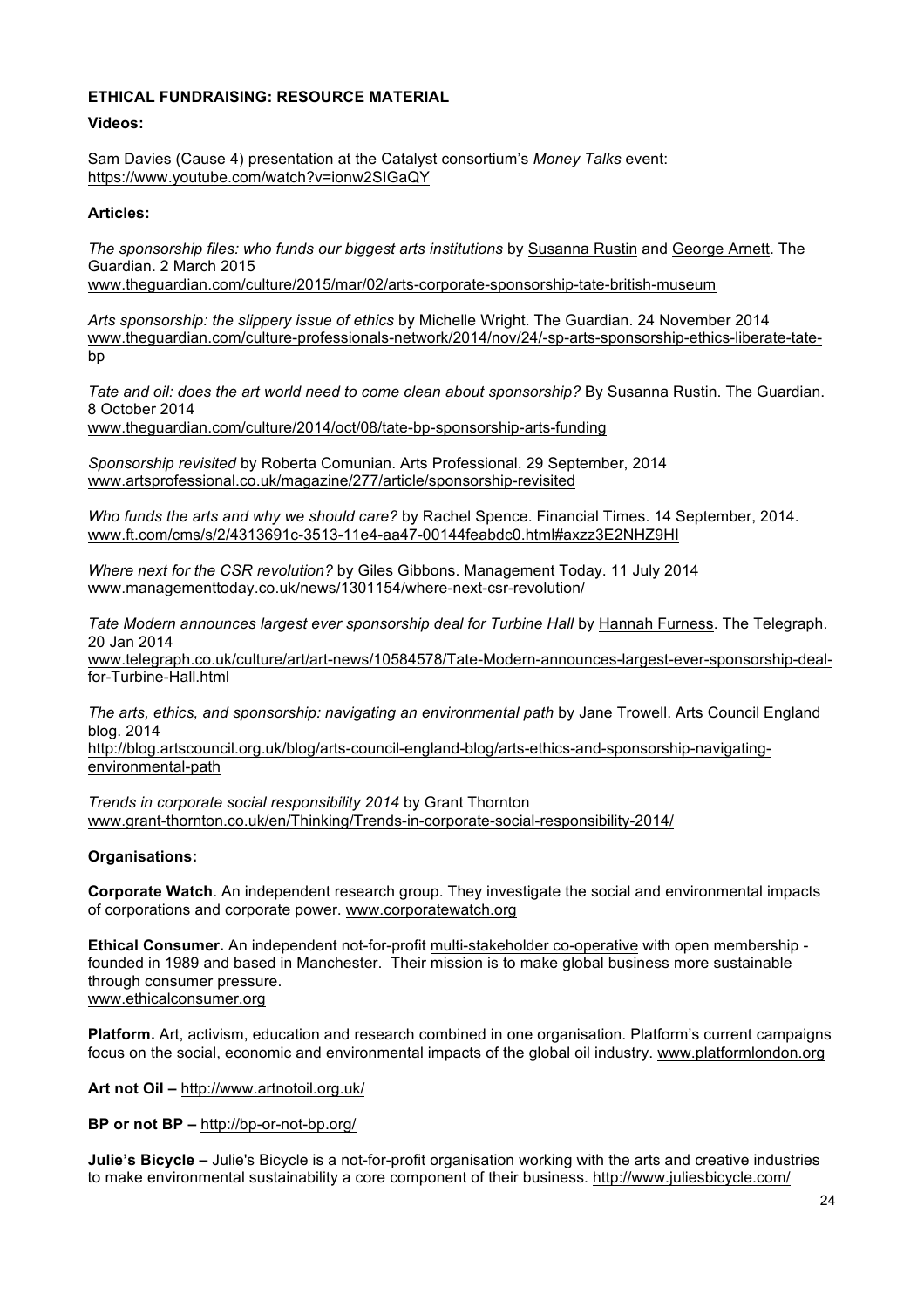# **ABOUT US**

### **Artsadmin www.artsadmin.co.uk**

Artsadmin works with artists to offer fresh perspectives of the world and connect with national and international audiences.

Since 1979, we have enabled artists to create bold and unusual work that challenges social, political and economic situations. From city-wide outdoor events to long-term participatory projects, from gallery installations to performances, from small local venues to large international festivals.

Our artist support service delivers free advice, training, and artist-led development opportunities for artists: from young people getting involved in performance for the first time through to artists with established careers. In London's East End we have established a centre for the creation, evolution and presentation of inventive new work at Toynbee Studios. Our rehearsal, performance and meeting spaces are a place to discover and nurture new talent.

# **Home Live Art www.homeliveart.com**

Launched in 1999, by Laura Godfrey Isaacs and Mimi Banks, Home Live Art is a company of creative producers with an established reputation for delivering high quality, innovative work. Not committed to a venue, we work in collaboration with an ever-growing range of venues, organisations, festivals and institutions responding to locations, contexts and audiences to bring innovative art experiences to the general public.

With a twist on the traditional, communal and the celebratory, HLA produces and curates a year round programme of artist led, participatory work which has pioneered the presentation of experimental live art and interdisciplinary work into the mainstream & community sectors. We reach large and diverse audiences on a local, regional and increasingly national scale. We are leaders within our sector in collaborative working practice and building new audiences for the arts. We are committed to accessibility, and the delivery of art experiences that effortlessly combine socially engaged practice with quality and innovation.

# **Live Art Development Agency www.thisisliveart.co.uk**

The Live Art Development Agency (LADA) was founded in 1999 and is the UK's only fully dedicated Live Art development organisation, producing specialised projects, publications, resources and opportunities for those who make, watch, research, study, teach, produce, present, write about and archive Live Art.